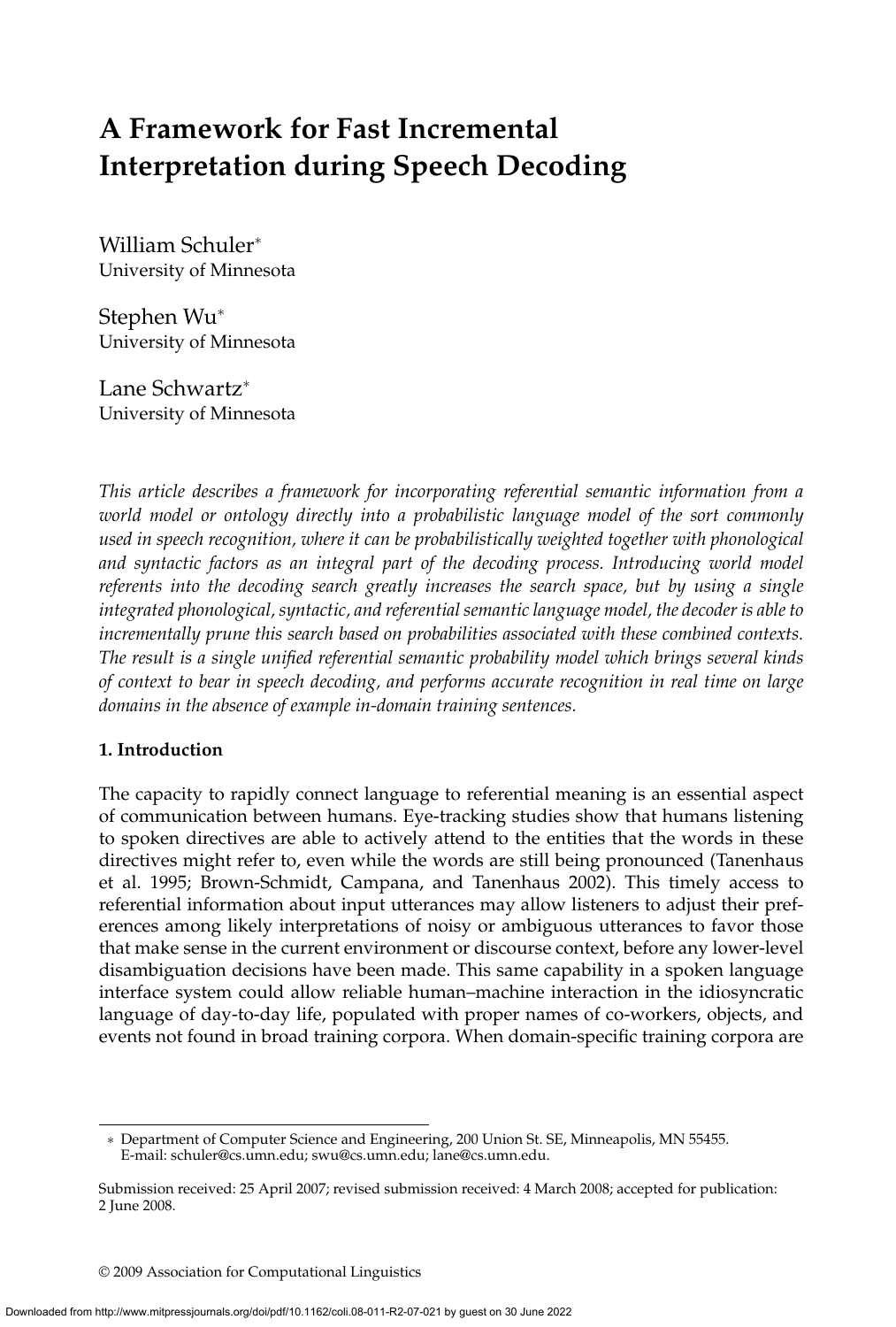not available, a referential semantic interface could still exploit its model of the world: the data to which it is an interface, and patterns characterizing these data.

This article describes a framework for incorporating referential semantic information from a world model or ontology directly into a statistical language model of the sort commonly used in speech recognition, where it can be probabilistically weighted together with phonological and syntactic factors as an integral part of the decoding process. Introducing world model referents into the decoding search greatly increases the search space, but by using a single integrated phonological, syntactic, and referential semantic language model, the decoder is able to incrementally prune this search based on probabilities associated with these combined contexts.

Semantic interpretation is defined dynamically in this framework, in terms of transitions over time from less constrained referents to more constrained referents. Because it is defined dynamically, interpretation in this framework can incorporate dependencies on referential context—for example, constraining interpretations to a presumed set of entities, or a presumed setting—which may be fixed prior to recognition, or dynamically hypothesized earlier in the recognition process. This contrasts with other recent systems which interpret constituents only given fixed inter-utterance contexts or explicit syntactic arguments (Schuler 2001; DeVault and Stone 2003; Gorniakand Roy 2004; Aist et al. 2007). Moreover, because it is defined dynamically, in terms of transitions, this context-dependent interpretation framework can be directly integrated into a Viterbi decoding search, like ordinary state transitions in a Hidden Markov Model. The result is a single unified referential semantic probability model which brings several kinds of referential semantic context to bear in speech decoding, and performs accurate recognition in real time on large domains in the absence of example domain-specific training sentences.

The remainder of this article is organized as follows: Section 2 will describe related approaches to interleaving semantic interpretation with speech recognition. Section 3 will provide definitions for world models used in semantic interpretation, and language models used in speech decoding, which will form the basis of a referential semantic language model, defined in Section 4. Then Section 5 will describe an evaluation of this model in a sample spoken language interface application.

## **2. Related Work**

Early approaches to incremental interpretation (Mellish 1985; Haddock 1989) apply semantic constraints associated with each word in a sentence to progressively winnow the set of individuals that could serve as referents in that sentence. These incrementally constrained referents are then used to guide the syntactic analysis of the sentence, dispreferring analyses with empty interpretations in the current environment or discourse context. Similar approaches were applied to broad-coverage text processing, querying a large commonsense knowledge base as a world model (Martin and Riesbeck 1986). But this winnowing is done deterministically, invoking default assumptions and potentially exponential backtracking when default assumptions fail.

The idea of basing analysis decisions on constrained sets of referent individuals was later extended to pursue multiple interpretations at once by exploiting polynomial structure-sharing in a dynamic programming parser (Schuler 2001; DeVault and Stone 2003; Gorniak and Roy 2004; Aist et al. 2007). The resulting shared interpretation is similar to underspecified semantic representations (Bos 1996), except that the representation mainly preserves syntactic ambiguity rather than semantic (e.g., quanti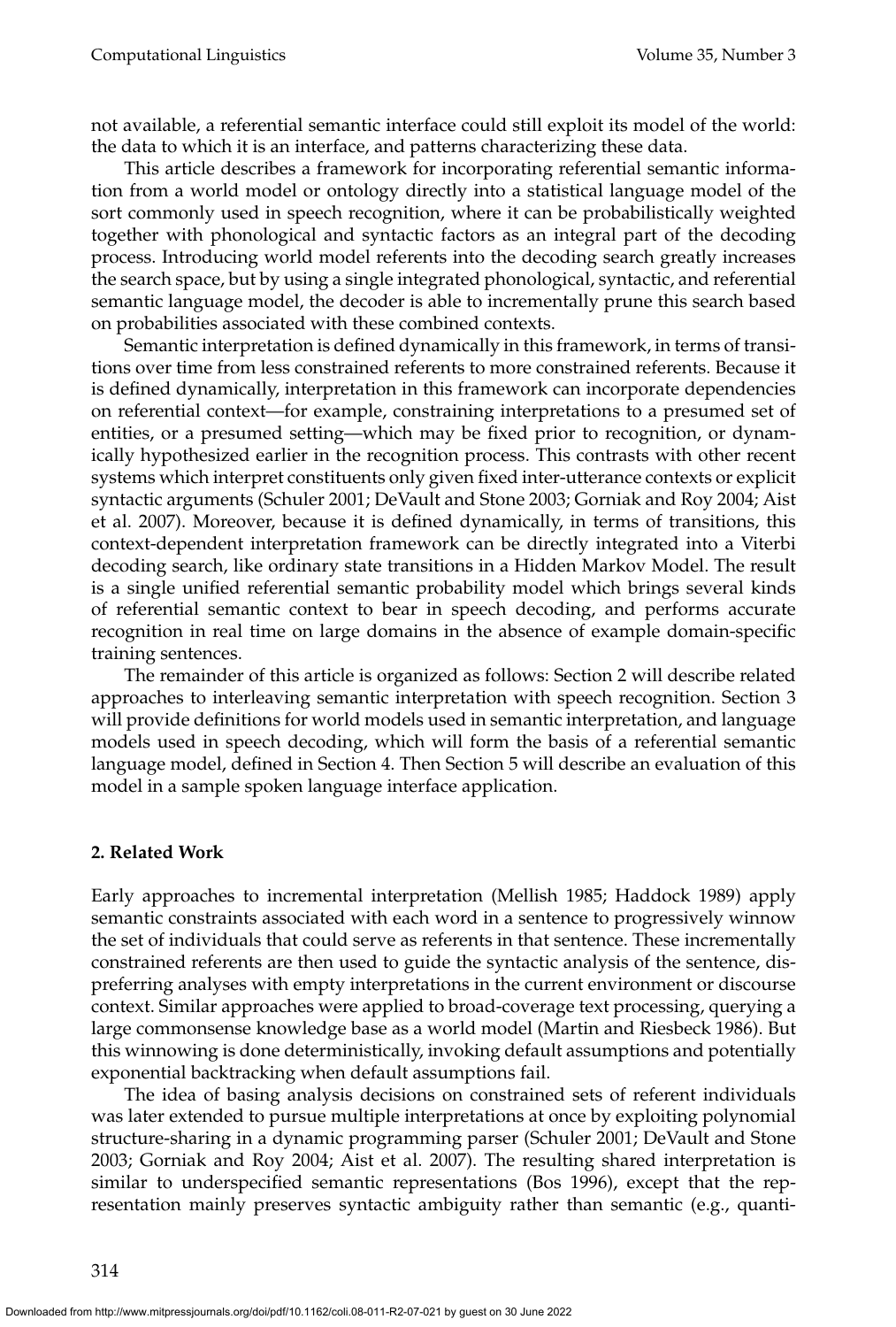fier scoping) ambiguity, and the size complexity of the parser chart representation is polynomially bounded. This approach was further extended to support hypothetical referents (DeVault and Stone 2003), domains with continuous relations (Gorniakand Roy 2004), and updates to the shared parser chart by components handling other levels of linguistic analysis in parallel, during real-time recognition (Aist et al. 2007).

The advantage of this use of the parser chart is that it allows a straightforward mapping between syntax and semantics using familiar compositional semantic representations. But the standard dynamic programming algorithm for parsing derives its complexity bounds from the fact that each recognized constituent can be analyzed independently of every other constituent. These independence assumptions must be relaxed if dynamic context dependencies are to be applied across sibling constituents (e.g., *in the package data directory, open ...,* where the files to be opened should be restricted to the contents of the package data directory). More importantly, from an engineering perspective, the dynamic programming algorithm for parsing runs in cubic time, not linear, which means this interpretation framework cannot be directly applied to continuous audio streams. Interface systems therefore typically perform utterance or sentence segmentation as a stand-alone pre-process, without integrating syntactic or referential semantic dependencies into this decision.

Finally, some speech recognition systems employ inter-utterance context-dependent language models that are pre-compiled into word *n*-grams for particular discourse or environment states, and swapped out between utterances (Young et al. 1989; Lemon and Gruenstein 2004; Seneff et al. 2004). But in some cases accurate interpretation will require spoken language interfaces to exploit context *continuously* during utterance recognition, not just between utterances. For example, the probability distribution over the next word in the utterance *go to the package data directory and get the . . .* (or *in the package data directory get the . . .*) will depend crucially on the linguistic and environment context leading up to this point: the meaning of *package data directory* in the first part of this directive, as well as the objects that will be available once this part of the directive has been carried out. Moreover, in rich environments pre-compilation to word *n*-grams can be expensive, since all referents in the world model must be considered to build accurate *n*-grams. This will not be practical if environments change frequently.

# **3. Background**

In contrast to the approaches described in Section 2, this article proposes an incremental interpretation framework which is entirely contained within a single-pass probabilistic decoding search. Essentially, this approach directly integrates model theoretic semantics, summarized in Section 3.1, with conventional probabilistic time-series models used in speech recognition, summarized in Section 3.2.

# **3.1 Referential Semantics**

Semantic interpretation requires a framework within which a speaker's intended meanings can be formalized. Sections 3.1.1 and 3.1.2 describe a model theoretic approach to semantic interpretation that will later be extended in Section 4.1. The referential states defined here will then be incorporated into a representation of nested syntactic constituents in a hierarchic time-series model in Section 4.2. Some of the notation introduced here is summarized later in Table 1 (Section 4).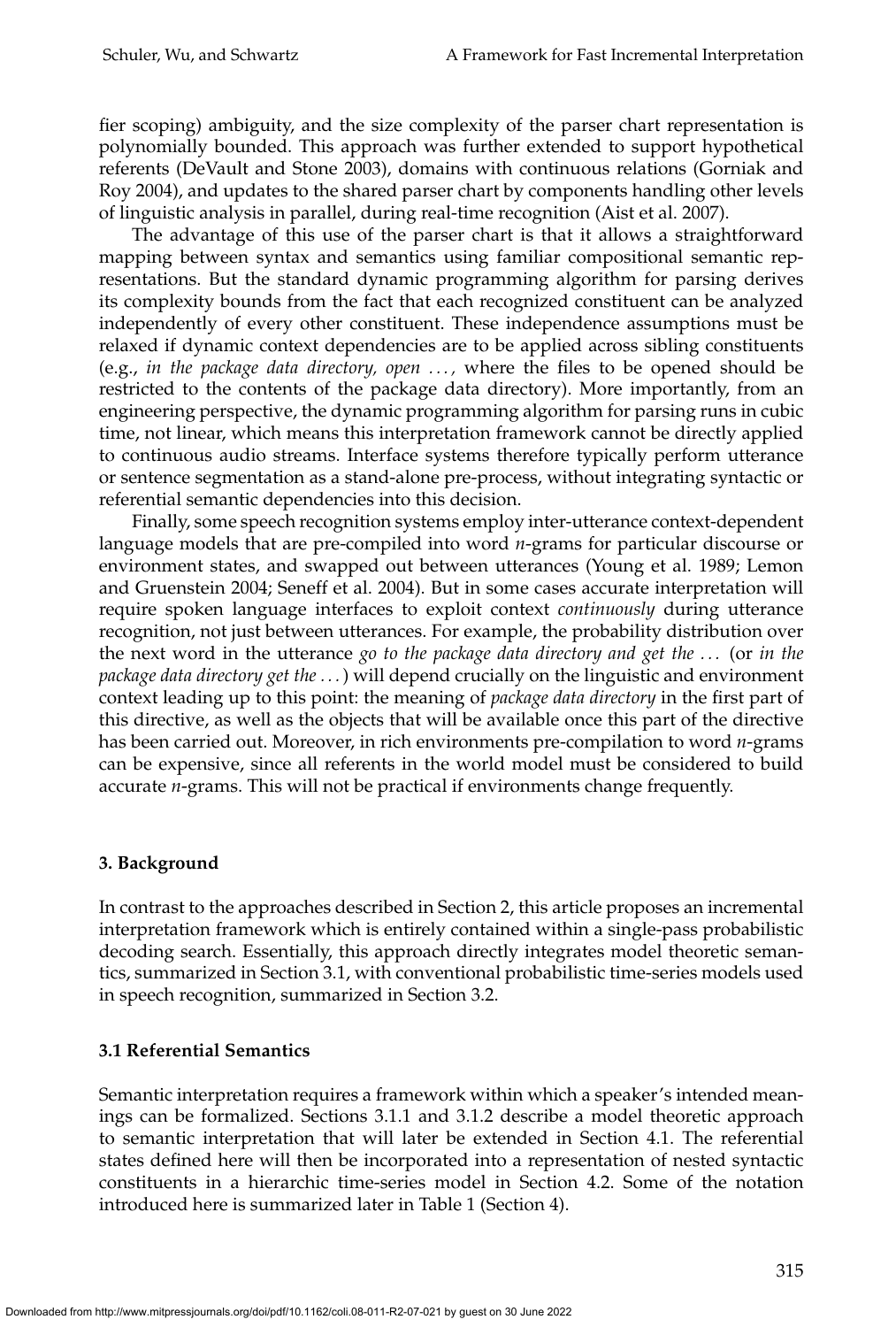

**Figure 1**

A subsumption lattice (laid on its side) over the power set of a domain containing three individuals: ι**1**, ι**2**, and ι**3**. Subsumption relations are represented as gray arrows from supersets (or super-concepts) to subsets (or sub-concepts).

*3.1.1 Model Theory.* The language model described in this article defines semantic referents in terms of a world model  $M$ . In model theory (Tarski 1933; Church 1940), a world model is defined as a tuple  $\mathcal{M} = \langle \mathcal{E}, \text{W} \rangle$  containing a domain of individuals  $\mathcal{E} =$  $\{t_1, t_2, \dots\}$  and an interpretation function  $\parallel \parallel$  to interpret expressions in terms of those individuals. This interpretation function accepts expressions φ of various types: logical statements, of simple type T (for example, *the demo file is writable*) which may be true or false; references to individuals, of simple type E (for example, *the demo file*) which may refer to any individual in the world model; or functors of complex type  $\langle \alpha, \beta \rangle$ , which take an argument of type  $\alpha$  and produce output of type  $\beta$ . Functor expressions  $\phi$ of type  $\langle \alpha, \beta \rangle$  can be applied to other expressions  $\psi$  of type  $\alpha$  as arguments to yield expressions φ(ψ) of type β (for example, *writable* may take *the demo file* as an argument and return true). By nesting functors, complex expressions can be defined, denoting sets or properties of individuals:  $\langle \mathbf{E}, \mathbf{T} \rangle$  (for example, *writable*), relations over individual pairs:  $\langle E, \langle E, T \rangle \rangle$  (for example, *contains*), or first-order functors over sets:  $\langle E, T \rangle$ ,  $\langle E, T \rangle$ (for example, a comparative adjective like *larger*).

*3.1.2 Ontological Promiscuity.* First-order or higher models (in which functors can take sets as arguments) can be mapped to equivalent zero-order models (with functors defined only on entities). This is generally motivated by a desire to allow sets of individuals to be described in much the same way as individuals themselves (Hobbs 1985). Entities in a zero-order model  $M$  can be defined from individuals in a higherorder model  $M^*$  by mapping or *reifying* each set  $S = \{t_1, t_2, \dots\}$  in  $\mathcal{P}(\mathcal{E}_{M^*})$  (or each set of sets in  $\mathcal{P}(\mathcal{P}(\mathcal{E}_{\mathcal{M}^*}))$ , etc.) as an entity  $\mathbf{e}_S$  in a new domain  $\mathcal{E}_{\mathcal{M}}$ .<sup>1</sup> Relations *l* interpreted as zero-order functors in *M* can be defined directly from relations *l*<sup>\*</sup> interpreted as higher-order functors (over sets) in  $\mathcal{M}^*$  by mapping each instance of  $\langle S_1, S_2 \rangle$  in  $\llbracket l^* \rrbracket_{\mathcal{M}^*} : \mathcal{P}(\mathcal{E}_{\mathcal{M}^*}) \times \mathcal{P}(\mathcal{E}_{\mathcal{M}^*})$  to a corresponding instance of  $\langle \mathbf{e}_{S_1}, \mathbf{e}_{S_2} \rangle$  in  $\llbracket l \rrbracket_{\mathcal{M}} : \mathcal{E}_{\mathcal{M}} \times \mathcal{E}_{\mathcal{M}}$ . Set subsumption in  $\mathcal{M}^*$  can then be defined on entities made from reified sets in  $\mathcal{M}$ , similar to 'ISA' relations over concepts in knowledge representation systems (Brachman and Schmolze 1985).

These subset or subsumption relations can be represented in a subsumption lattice, as shown in Figure 1, with supersets to the left connecting to subsets to the right. This representation will be used in Section 4 to define weighted transitions over first-order referents in a statistical time-series model of interpretation.

<sup>1</sup> Here, P(*X*) is the power set of *X*, containing the set of all subsets.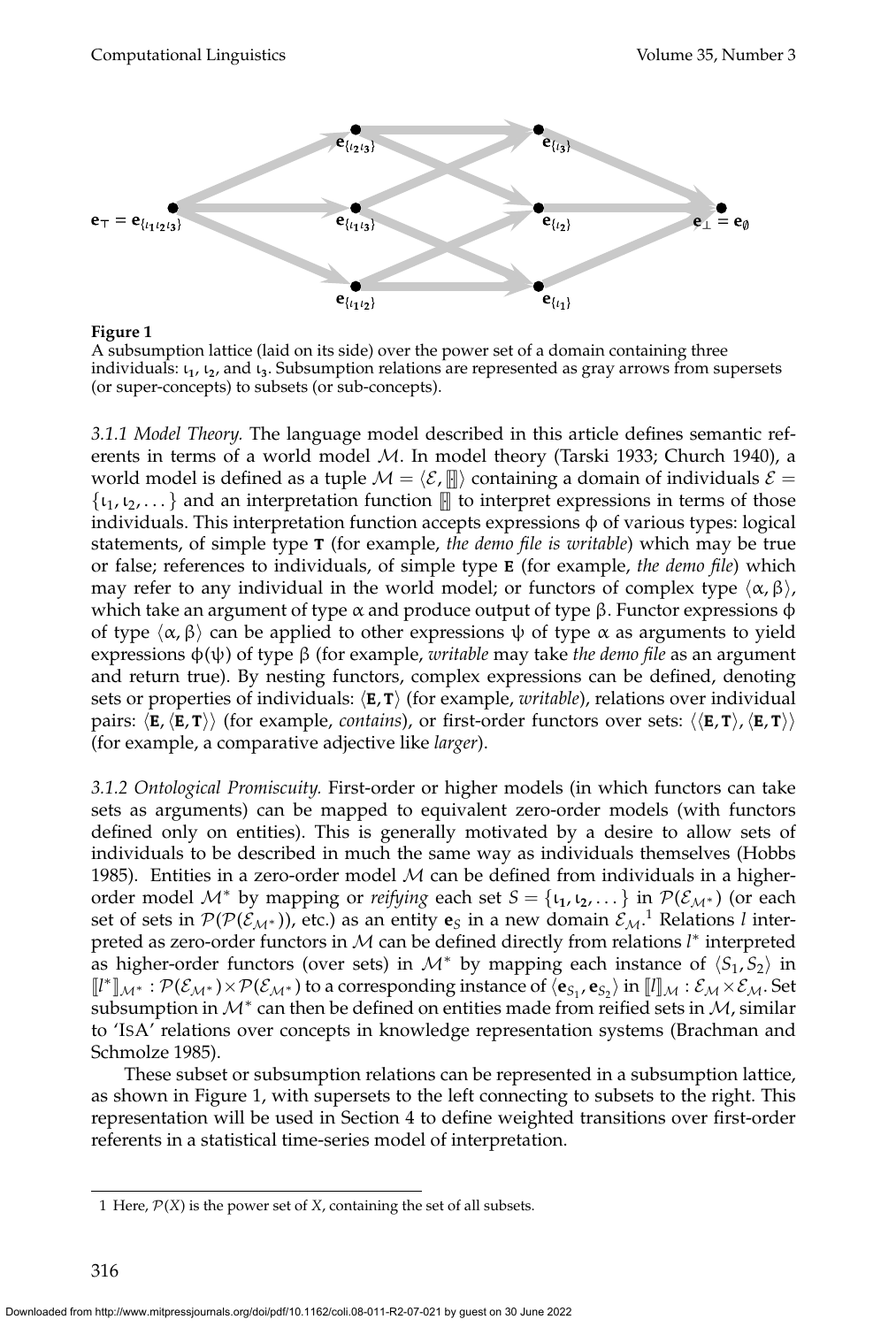# **3.2 Language Modeling for Speech Recognition**

The referential semantic language model described in this article is based on Hierarchic Hidden Markov Models (HHMMs), an existing extension of the standard Hidden Markov Model (HMM) language modeling framework used in speech recognition, which has been factored to represent hierarchic information about language structure over time. This section will review HMMs (Section 3.2.1) and Hierarchic HMMs (Sections 3.2.2 and 3.2.3). This underlying framework will then be extended to include random variables over semantic referents in Section 4.2.

*3.2.1 HMMs and Language Models.* The model described in this article is a specialization of the HMM framework commonly used in speech recognition (Baker 1975; Jelinek, Bahl, and Mercer 1975). HMMs characterize speech as a sequence of hidden states *ht* (which may consist of speech sounds, words, or other hypothesized syntactic or semantic information), and observed states  $o_t$  (typically finite, overlapping frames of an audio signal) at corresponding time steps *t*. A most-probable sequence of hidden states  $h_{1,T}$  can then be hypothesized given any sequence of observed states  $o_{1,T}$ , using Bayes' Law (Equation 2) and Markov independence assumptions (Equation 3) to define the full probability  $P(h_{1..T} | o_{1..T})$  as the product of a *Language Model (LM)* prior probability  $P(h_{1..T})$  def  $\prod_{k=1}^{T} I_k P_{\Theta_{LM}}(h_k | h_{t-1})$  and an *Acoustic Model (AM)* likelihood probability  $P(o_{1..T} | h_{1..T}) \stackrel{\text{def}}{=} \prod_{t} P_{\Theta_{AM}}(o_t | h_t)$ :

$$
\hat{h}_{1..T} = \underset{h_{1..T}}{\text{argmax}} \ \mathsf{P}(h_{1..T} \, | \, o_{1..T}) \tag{1}
$$

$$
= \underset{h_{1..T}}{\text{argmax}} P(h_{1..T}) \cdot P(o_{1..T} | h_{1..T}) \tag{2}
$$

$$
\stackrel{\text{def}}{=} \underset{h_{1..T}}{\text{argmax}} \prod_{t=1}^{T} \mathsf{P}_{\Theta_{LM}}(h_t \, | \, h_{t-1}) \cdot \mathsf{P}_{\Theta_{AM}}(o_t \, | \, h_t) \tag{3}
$$

The initial hidden state  $h_0$  may be defined as a constant.<sup>2</sup> HMM transitions can be modeled using Weighted Finite State Automata (WFSAs), corresponding to regular expressions. An HMM state  $h_t$  may then be defined as a WFSA state, or a symbol position in a corresponding regular expression.

*3.2.2 Hierarchic HMMs.* Language model transitions  $P_{\Theta_{LM}}(\sigma_t | \sigma_{t-1})$  over internally structured hidden states σ*<sup>t</sup>* can be modeled using synchronized levels of stackedup component HMMs in an HHMM (Murphy and Paskin 2001), generalized here as an abstract topology over unspecified random variables  $\rho$  and  $\sigma$ . In this topology, HHMM transition probabilities are calculated in two phases: a "reduce" phase (resulting in an intermediate, marginalized state  $\rho_t$  at time step *t*), in which component HMMs may terminate; and a "shift" phase (resulting in a modeled state σ*t*), in which unterminated HMMs transition, and terminated HMMs are re-initialized from their parent HMMs. Variables over intermediate and modeled states are factored

<sup>2</sup> It is also common to define a prior distribution over initial states at  $h_0$ , but this is not necessary here.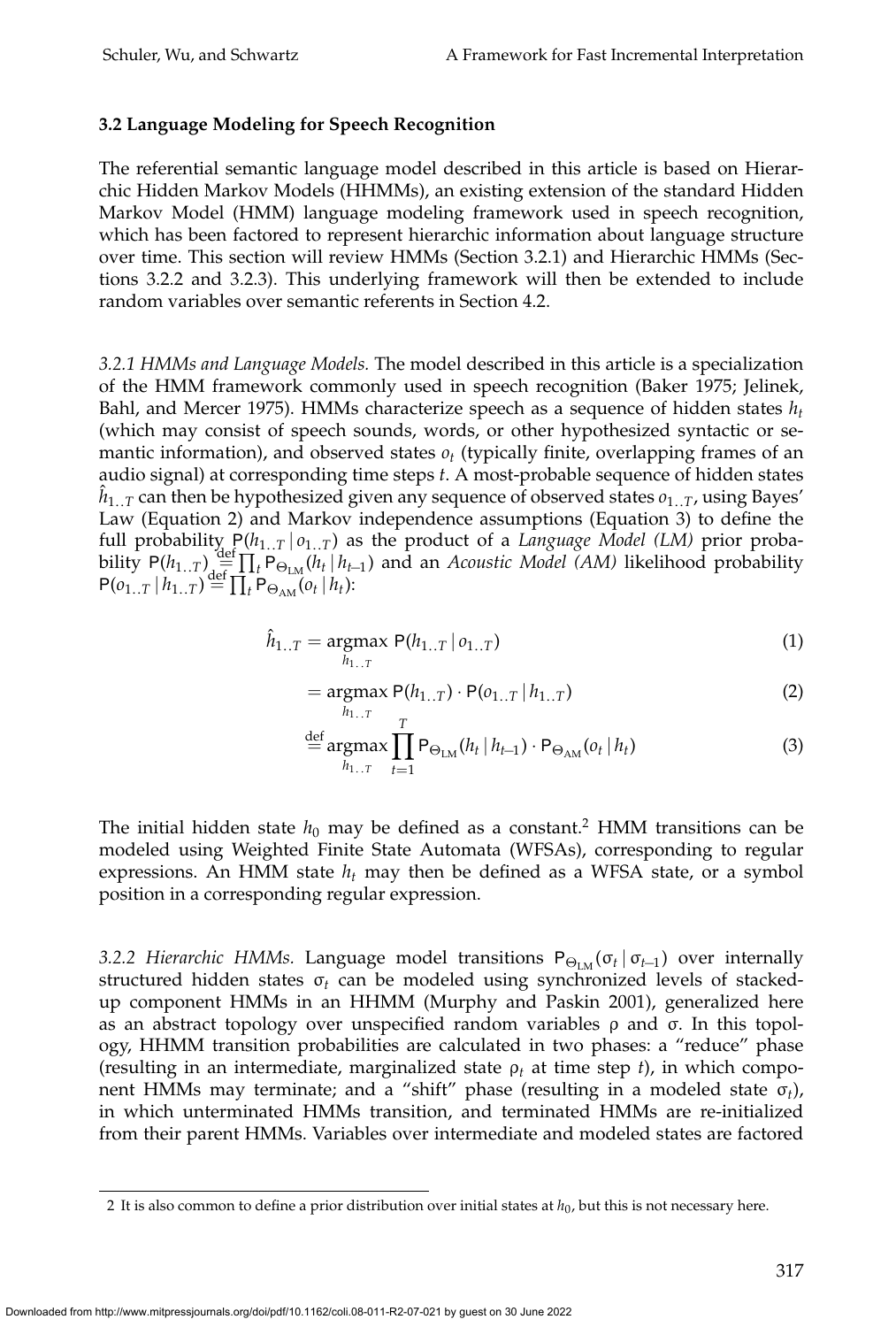into sequences of depth-specific variables—one for each of *D* levels in the HHMM hierarchy:

$$
\rho_t = \langle \rho_t^1 \dots \rho_t^D \rangle \tag{4}
$$

$$
\sigma_t = \langle \sigma_t^1 \dots \sigma_t^D \rangle \tag{5}
$$

Transition probabilities are then calculated as a product of transition probabilities at each level, using level-specific "reduce"  $\Theta_0$  and "shift"  $\Theta_{\sigma}$  models:

$$
P_{\Theta_{LM}}(\sigma_t | \sigma_{t-1}) = \sum_{\rho_t} P(\rho_t | \sigma_{t-1}) \cdot P(\sigma_t | \rho_t | \sigma_{t-1})
$$
\n
$$
\stackrel{\text{def}}{=} \sum_{\rho_t^1 \dots \rho_t^D} \left( \prod_{d=1}^D P_{\Theta_{\rho}}(\rho_t^d | \rho_t^{d+1} \sigma_{t-1}^d \sigma_{t-1}^{d-1}) \right) \cdot \left( \prod_{d=1}^D P_{\Theta_{\sigma}}(\sigma_t^d | \rho_t^{d+1} \rho_t^d \sigma_{t-1}^d \sigma_t^{d-1}) \right)
$$
\n(7)

with  $\rho_t^{D+1}$  and  $\sigma_t^0$  defined as constants. In Viterbi (maximum likelihood) decoding, the marginals (sums) in this equation may be approximated using an argmax operator. A graphical representation of the dependencies in this model is shown in Figure 2.

*3.2.3 Simple Hierarchic HMMs.* The previous generalized definition can be considered a template for factoring HMMs into synchronized levels, using  $σ$  and  $ρ$  as parameters. The specific Murphy–Paskin definition of HHMMs can then be considered a "simple" instantiation of this template using FSA states for σ and switching variables for ρ. In Section 4, this instantiation will be augmented (or further factored) to incorporate additional variables over semantic referents at each depth and time step, without changing the overall topology of the model.



#### **Figure 2**

Graphical representation of a HHMM with  $D = 3$  hidden levels. Circles denote random variables, and edges denote conditional dependencies. Shaded circles denote variables with observed values.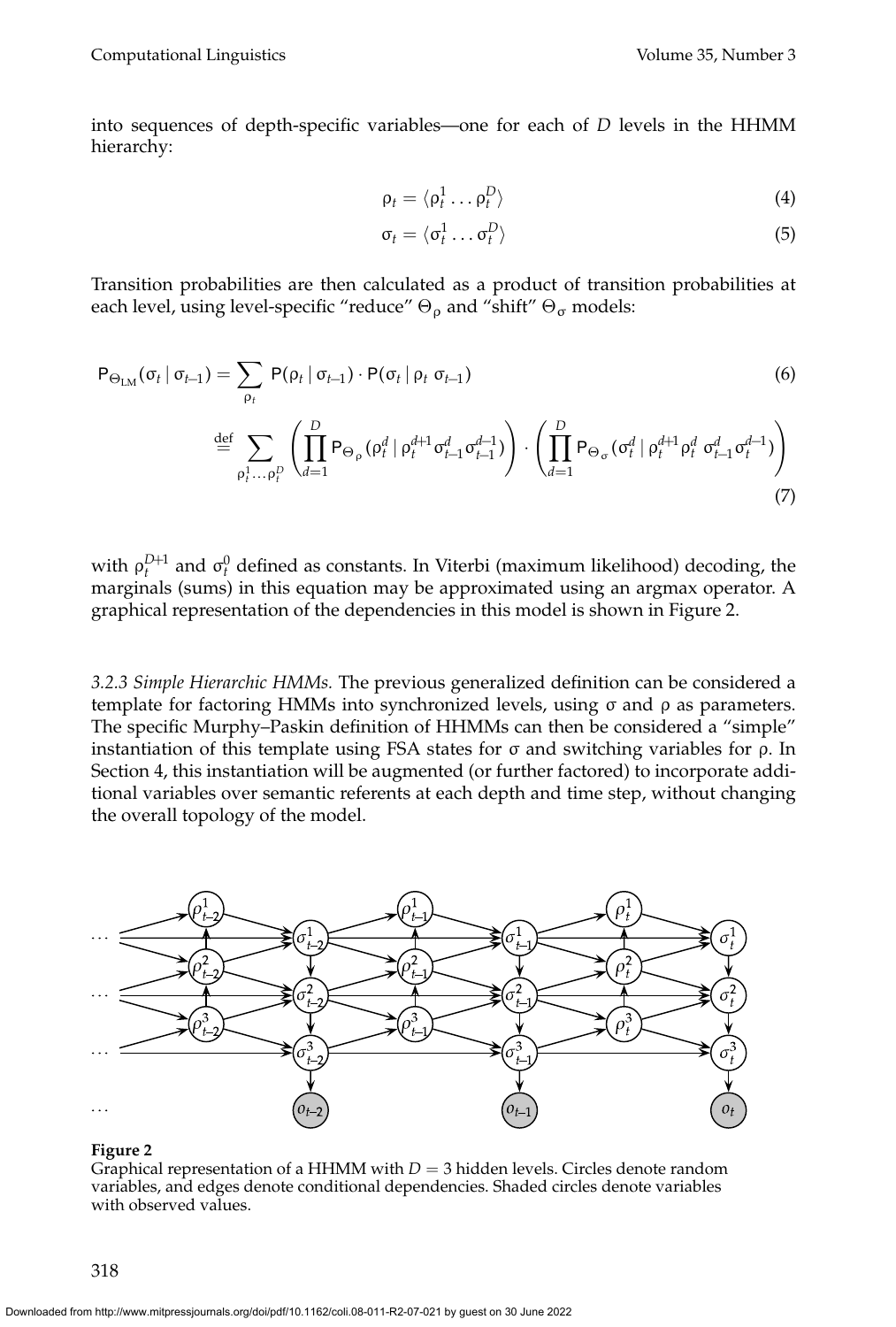In simple HHMMs, each intermediate state variable  $\rho_t^d$  is a boolean switching variable  $f_{\rho,t}^d \in \{\mathbf{0},\mathbf{1}\}$  and each modeled state variable  $\sigma_t^d$  is a syntactic, lexical, or phonetic FSA state *q<sup>d</sup>* <sup>σ</sup>,*t*:

$$
\rho_t^d = f_{\rho,t}^d \tag{8}
$$

$$
\sigma_t^d = q_{\sigma,t}^d \tag{9}
$$

Instantiating  $\Theta_{\rho}$  as  $\Theta_{Simple-\rho}$ ,  $f^d$  is deterministic: true (equal to 1) with probability 1 if there is a transition at the level immediately below *d* and the stack element  $q_{\sigma,t-1}^d$  is a final state, and false (equal to **0**) with probability 1 otherwise:<sup>3</sup>

$$
\mathsf{P}_{\Theta_{\text{Simple-p}}}(\rho_t^d \mid \rho_t^{d+1} \sigma_{t-1}^d \sigma_{t-1}^{d-1}) \stackrel{\text{def}}{=} \begin{cases} \text{if } f_{\rho,t}^{d+1} = \mathbf{0} & : [f_{\rho,t}^d = \mathbf{0}] \\ \text{if } f_{\rho,t}^{d+1} = \mathbf{1}, \ q_{\sigma,t-1}^d \notin \text{Final} : [f_{\rho,t}^d = \mathbf{0}] \\ \text{if } f_{\rho,t}^{d+1} = \mathbf{1}, \ q_{\sigma,t-1}^d \in \text{Final} : [f_{\rho,t}^d = \mathbf{1}] \end{cases} \tag{10}
$$

where  $f_{\rho,t}^{D+1} = \mathbf{1}$  and  $q_{\sigma,t}^0 = \text{ROOT}.$ 

Shift probabilities at each level (instantiating  $\Theta_\sigma$  as  $\Theta_{\sf Simple\text{-}\sigma})$  are defined using level-specific transition  $\Theta_{Simple\text{-}Trans}$  and expansion  $\Theta_{Simple\text{-}Init}$  models:

$$
\mathsf{P}_{\Theta_{\text{Simple-}\sigma}}(\sigma_t^d \mid \rho_t^{d+1} \rho_t^d \sigma_{t-1}^d \sigma_t^{d-1}) \stackrel{\text{def}}{=} \begin{cases} \text{if } f_{\rho,t}^{d+1} = \mathbf{0}, \ f_{\rho,t}^d = \mathbf{0} : [q_{\sigma,t}^d = q_{\sigma,t-1}^d] \\ \text{if } f_{\rho,t}^{d+1} = \mathbf{1}, \ f_{\rho,t}^d = \mathbf{0} : \ \mathsf{P}_{\Theta_{\text{Simple-Trans}}} (q_{\sigma,t}^d \mid q_{\sigma,t-1}^d) \\ \text{if } f_{\rho,t}^{d+1} = \mathbf{1}, \ f_{\rho,t}^d = \mathbf{1} : \ \mathsf{P}_{\Theta_{\text{Simple-Init}}} (q_{\sigma,t}^d \mid q_{\sigma,t-1}^{d-1}) \end{cases} \tag{11}
$$

where  $f_{\rho,t}^{D+1} = 1$  and  $q_{\sigma,t}^0 =$  **ROOT**. This model is conditioned on final-state switching variables at and immediately below the current HHMM level: If there is no final state immediately below the current level (the first case above), it deterministically copies the current FSA state forward to the next time step; if there is a final state immediately below the current level (the second case presented), it transitions the FSA state at the current level, according to the distribution  $\Theta_{Simple-Trans}$ ; and if the state at the current level is final (the third case presented), it re-initializes this state given the state at the level above, according to the distribution  $\Theta_{Simple\text{-}Init}$ . The overall effect is that higher-level HMMs are allowed to transition only when lower-level HMMs terminate. An HHMM therefore behaves like a probabilistic implementation of a pushdown automaton (or "shift–reduce" parser) with a finite stack, where the maximum stack depth is equal to the number of levels in the HHMM hierarchy.

Like HMM states, the states at each level in a simple HHMM also correspond to weighted FSA (WFSA) states or symbol positions in regular expressions, except that some states can be *nonterminal states*, which introduce corresponding sub-expressions or sub-WFSAs governing state transitions at the level below. The process of expanding each nonterminal state  $q_{\sigma,t}^{d-1}$  to a sub-expression or WFSA (with start state  $q_{\sigma,t}^{d}$ ) is modeled in  $\Theta_{SimpleInit}$ . Transitions to adjacent (possibly final) states within each expression or WFSA are modeled in  $\Theta_{Simple-Trans}$ .

<sup>3</sup> Here [·] is an indicator function:  $[\phi] = 1$  if  $\phi$  is true, 0 otherwise.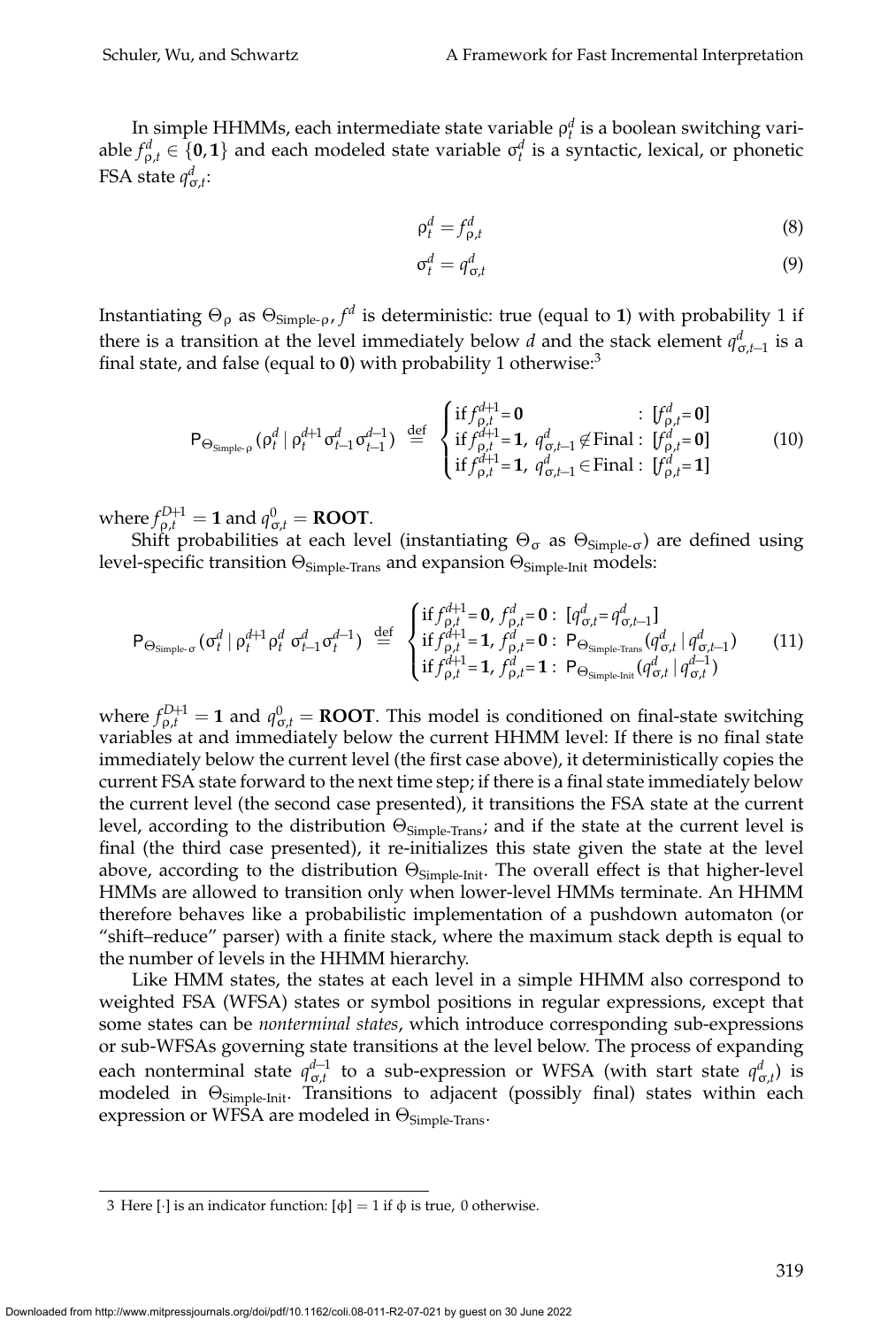For example, a simple HHMM may factor a language model into word  $(q_{\sigma,t}^1)$ , phone  $(q_{\sigma,t}^2)$ , and subphone  $(q_{\sigma,t}^3)$  levels, where a word state may be a single word, a phone state may be a position in a sequence of phones corresponding to a word, and a subphone state may be a position in a sequence of subphone states (e.g., onset, middle, and end) corresponding to a phone. In this case,  $\Theta_{Simple\text{-Init}}$  would define a prior model over words at level 1, a pronunciation model of phone sequences for each word at level 2, and a state-sequence model of subphone states for each phone at level 3; and  $\Theta_{Simple-Trans}$ would define a word bigram model at level 1, and would deterministically advance along phone and subphone sequences at levels 2 and 3 (Bilmes and Bartels 2005).

This hierarchy of regular expressions may also be viewed as a probabilistic implementation of a cascaded FSA, used for modeling syntax in information extraction systems such as FASTUS (Hobbs et al. 1996).

## **4. A Referential Semantic Language Model**

A referential semantic language model can now be defined as an instantiation of an HHMM (as described in Section 3.2), interpreting directives in a reified world model (as described in Section 3.1). This interpretation frameworkis novel in that it is defined dynamically in terms of transitions over *referential states*—evocations of entity referents from a (e.g., first-order) world model—stacked up in a Hierarchic HMM. This allows (1) a straightforward fast implementation of semantic interpretation (as transition) that is compatible with conventional time-series models used in speech recognition; and (2) a broader notion of semantic composition that exploits referential context in time order (from previous constituents to later constituents) as well as bottom-up (from component constituents to composed constituents).

First, Section 4.1 will describe a definition of semantic constraints as transitions in a time-series model. Then Section 4.2 will apply these transitions to nested referents in a Hierarchic HMM. Section 4.3 will introduce a state-based syntactic representation to link this semantic representation with recognized words. Finally, Section 4.4 will demonstrate the expressive power of this model on some common linguistic constructions.

Because this section combines notation from different theoretical frameworks (in particular, from formal semantics and statistical time-series modeling), a notation summary is provided in Table 1.

# **4.1 Dynamic Relations**

Semantic interpretation may be easily integrated into a probabilistic time-series model if it is formulated as a type of *transition*, from source to destination referents of equivalent type at adjacent time steps. In other words, while relations in an ordinary Montagovian interpretation framework(Montague 1973) may be functions from entity referents to truth value referents, all relations in the world model defined here must be *transition functions* from entity referents to entity referents.

One-place properties *l* may be modeled in this system by defining transitions from preceding, unconstrained referents to referents constrained by *l*. The unconstrained referents can be thought of as *context* arguments: For example, in the context of the set of user-writable files, a property like EXECUTABLE evokes the subset of writable executables. In the subsumption lattice shown in Figure 1, this will define a rightward transition from each set referent to some subset referent, labeled with the traversed relation (see Figure 4 in Section 4.4).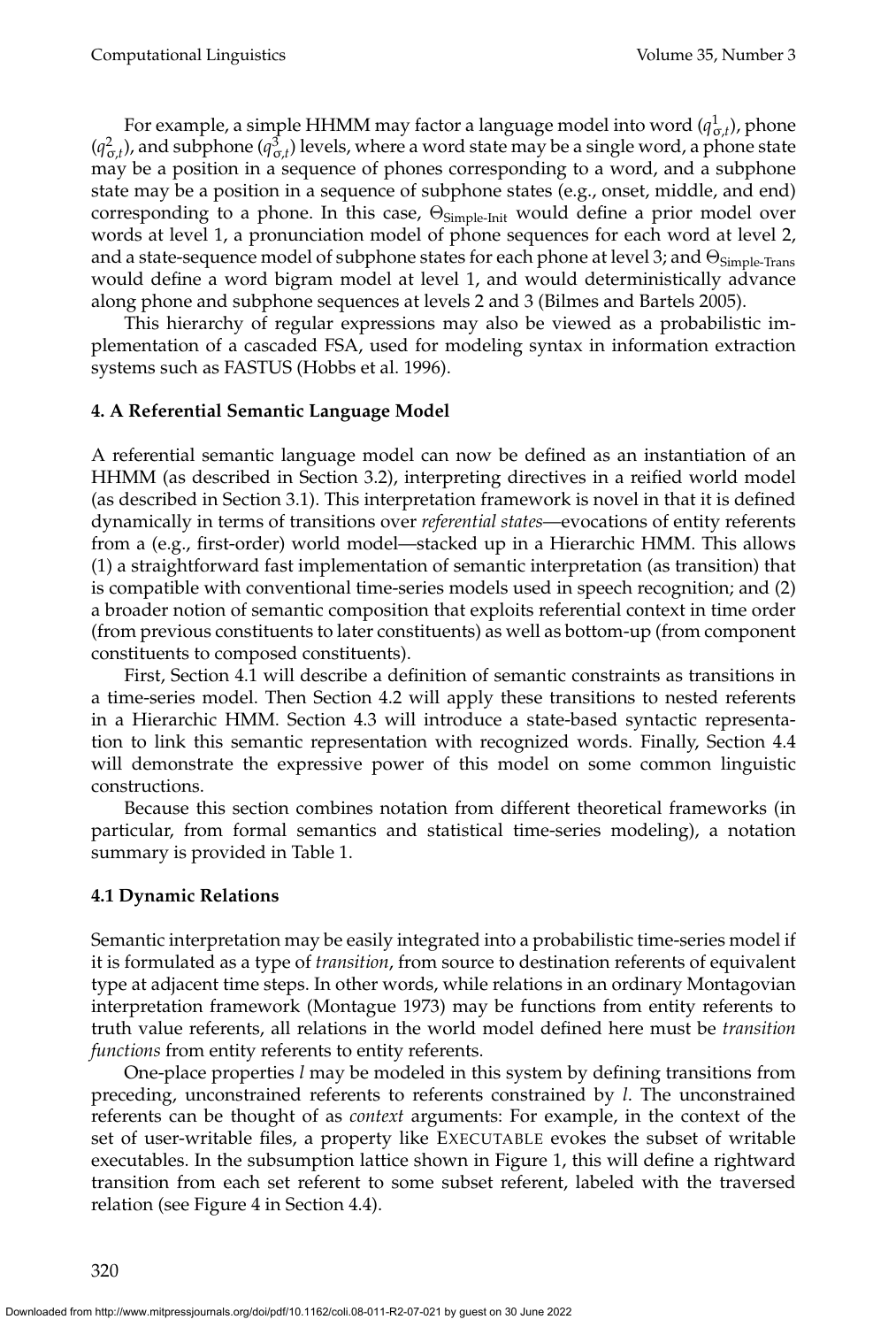## **Table 1**

Summary of notation used in Section 4.

|                             | Model theory (see Section 3.1)                                                                                     |                                                                                                                                                                                       |
|-----------------------------|--------------------------------------------------------------------------------------------------------------------|---------------------------------------------------------------------------------------------------------------------------------------------------------------------------------------|
| ${\cal M}$                  | : a world model                                                                                                    |                                                                                                                                                                                       |
| $\mathcal{E}_{\mathcal{M}}$ | : the domain of individuals in world model $M$                                                                     |                                                                                                                                                                                       |
| ι                           | : an individual                                                                                                    |                                                                                                                                                                                       |
| $\mathbb{H}_{\mathcal{M}}$  |                                                                                                                    | : an interpretation function from logical symbols (e.g., relation labels)                                                                                                             |
|                             | to logical functions over individuals, sets of individuals, etc.                                                   |                                                                                                                                                                                       |
|                             | <i>variables with asterisks</i> : refer to an initial world model prior to reification                             |                                                                                                                                                                                       |
|                             | Type theory (see Section 3.1.1)                                                                                    |                                                                                                                                                                                       |
| Е                           | : the type of an individual                                                                                        |                                                                                                                                                                                       |
| T                           | : the type of a truth value                                                                                        |                                                                                                                                                                                       |
|                             | $\langle \alpha, \beta \rangle$ : the type of a function from type $\alpha$ to type $\beta$ (variables over types) |                                                                                                                                                                                       |
|                             |                                                                                                                    |                                                                                                                                                                                       |
| S                           | Set theory (see Section 4.1)<br>: a set of individuals                                                             |                                                                                                                                                                                       |
| $\mathbb{R}$                | : a relation over tuples of individuals                                                                            |                                                                                                                                                                                       |
|                             |                                                                                                                    |                                                                                                                                                                                       |
|                             | Random variables (see Sections 3.2 and 4.2)                                                                        |                                                                                                                                                                                       |
| h                           | : a hidden variable in a time-series model                                                                         |                                                                                                                                                                                       |
| 0                           | : an observed variable in a time-series model,                                                                     |                                                                                                                                                                                       |
|                             | (in this case, a frame of the acoustical signal)                                                                   |                                                                                                                                                                                       |
| ρ                           | : a complex variable occurring in the reduce phase of processing;                                                  |                                                                                                                                                                                       |
|                             | for example, composed of $\langle e_{\rho}, f_{\rho} \rangle$                                                      |                                                                                                                                                                                       |
| σ                           | : a complex variable occurring in the shift phase of processing;                                                   |                                                                                                                                                                                       |
|                             | for example, composed of $\langle e_{\sigma}, q_{\sigma} \rangle$                                                  |                                                                                                                                                                                       |
| f                           |                                                                                                                    | : a random variable over final state status; for example, with value 1 or 0                                                                                                           |
| q                           | : a random variable over FSA (syntax) states,                                                                      |                                                                                                                                                                                       |
| е                           |                                                                                                                    | in this case compiled from regular expressions; for example, with value $q_1$ or $q_2$<br>: a random variable over referent entities; for example, with value $e_{\{t_1, t_2, t_3\}}$ |
| l                           |                                                                                                                    | : a random variable over relation labels; for example, with value EXECUTABLE                                                                                                          |
|                             | (see Section 4.1)                                                                                                  |                                                                                                                                                                                       |
|                             |                                                                                                                    |                                                                                                                                                                                       |
| t                           | : a time step, from 1 to the end of the utterance T                                                                |                                                                                                                                                                                       |
| d                           | : a depth level, from 1 to the maximum depth level D                                                               |                                                                                                                                                                                       |
| $\Theta$                    | : a probability model mapping variable values to probabilities                                                     |                                                                                                                                                                                       |
|                             | (real numbers form $0.0$ to $1.0$ )                                                                                |                                                                                                                                                                                       |
| L                           | : functions from FSA (syntax) states to relation labels                                                            |                                                                                                                                                                                       |
|                             | variables in <b>boldface</b>                                                                                       | : instances or values of a random variable                                                                                                                                            |
|                             | non-bold variables with single subscripts                                                                          | : are specific to a time step; for example, $\rho_t$                                                                                                                                  |
|                             | non-bold variables with double subscripts                                                                          | : are specific to a reduce or shift phase within                                                                                                                                      |
|                             |                                                                                                                    | a time step; for example, $e_{\rho,t}$ , $q_{\sigma,t}$                                                                                                                               |
|                             | non-bold variables with superscripts                                                                               | : are specific to a depth level; for example, $\rho_t^d$ , $e_{\rho,t}^d$                                                                                                             |
|                             |                                                                                                                    |                                                                                                                                                                                       |

General *n*-ary semantic relations *l* in this framework are therefore formulated as a type of multi-source transition, distinguishing one argument of an original, ordinary relation *l*<sup>∗</sup> as an output (destination) and leaving the rest as input (source); then introducing a context referent as an additional input. Instead of defining simple transition arcs on a subsumption lattice, *n*-ary relations more accurately define *hyperarcs*, with *multiple* source referents: zero or more conventional arguments and one additional context referent, leading to a destination referent intersectively constrained to this context.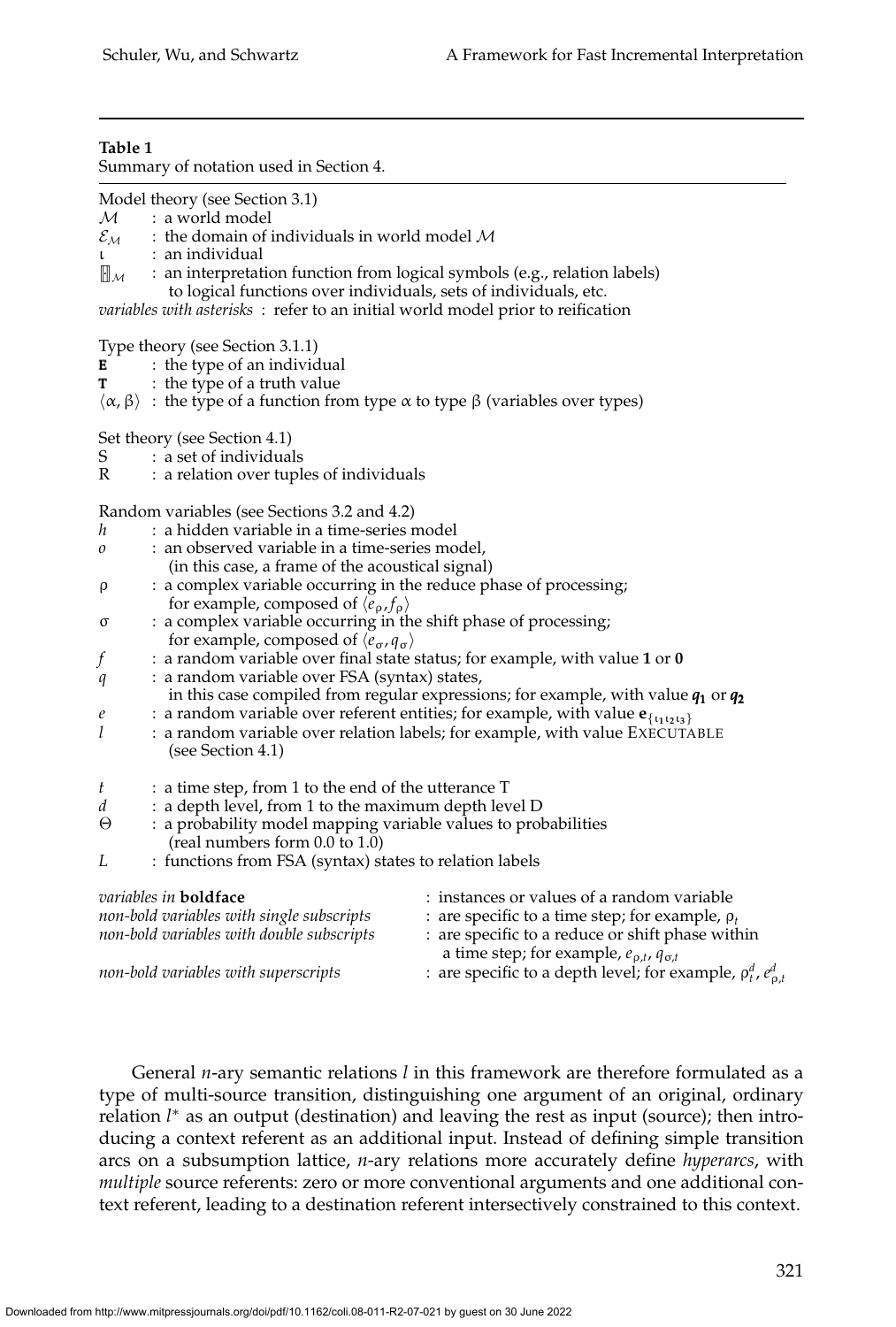This model of interpretation as transition also allows referential semantic constraints to be applied that occur prior to hypothesized constituents, in addition to those that occur as arguments. For example, in the sentence *go to the package data directory and hide the executable file,* the phrase *go to the package data directory* provides a powerful constraint on the referent of *the executable file,* although it does not occur as an argument sub-constituent of this noun phrase. In this framework, the referent of *the package data directory* (as a set of files) can be passed as a context argument to intersectively constrain the interpretation of *the executable file.*

Recall the definition in Section 3.1.2 of a zero-order model M with referents  $e_{\{t_1, t_2,...\}}$  reified from sets of individuals  $\{t_1, t_2,...\}$  in some original first- or higher-order model  $M^*$ . The referential semantic language model described in this article interacts with this reified world model  $M$  through queries of the form  $\llbracket l \rrbracket_{\mathcal{M}}( \mathbf{e}_{S_1}, \mathbf{e}_{S_2})$ , where *l* is a relation,  $\mathbf{e}_{S_1}$  is an argument referent, and  $\mathbf{e}_{S_2}$  is a context referent (or  $\mathbf{e}_{S_1}$  is a context referent if there is no argument). Each query returns a destination referent  $\mathbf{e}_S$ such that *S* is a subset of the context set in the original world model  $M^*$ . These context-dependent relations *l* in M are then defined in terms of corresponding ordinary relations *l*<sup>∗</sup> of various types in the original world model  $\mathcal{M}^*$  as follows:

$$
\llbracket l \rrbracket_{\mathcal{M}}(\mathbf{e}_{S_1}, \mathbf{e}_{S_2}) = \mathbf{e}_S \text{ s.t. } \begin{cases} \text{if } \llbracket l^* \rrbracket_{\mathcal{M}^*} \text{ is type } \langle \mathbf{E}, \mathbf{T} \rangle & : S = S_1 \cap \llbracket l^* \rrbracket_{\mathcal{M}^*} \\ \text{if } \llbracket l^* \rrbracket_{\mathcal{M}^*} \text{ is type } \langle \mathbf{E}, \langle \mathbf{E}, \mathbf{T} \rangle \rangle & : S = S_2 \cap (S_1 \cdot \llbracket l^* \rrbracket_{\mathcal{M}^*}) \\ \text{if } \llbracket l^* \rrbracket_{\mathcal{M}^*} \text{ is type } \langle \langle \mathbf{E}, \mathbf{T} \rangle, \langle \mathbf{E}, \mathbf{T} \rangle \rangle : S = S_2 \cap \llbracket l^* \rrbracket_{\mathcal{M}^*}(\mathcal{S}_1) \end{cases} \tag{12}
$$

where relation products are defined to resemble matrix products:

$$
S \cdot R = \{ \mathfrak{t}'' \mid \mathfrak{t}' \in S, \ \langle \mathfrak{t}', \mathfrak{t}'' \rangle \in R \}
$$
 (13)

For example, a property like EXECUTABLE would ordinarily be modeled as a functor of type  $\langle \mathbf{E}, \mathbf{T} \rangle$ : given an individual, it would return true if the individual can be executed. The first case in Equation (12) casts this as a transition from an argument set  $S_1$  to the set of individuals within  $S_1$  that are executable. On the other hand, a relation like CONTAINS would ordinarily be modeled as  $\langle E, \langle E, \Gamma \rangle \rangle$ : given an individual and then another individual, it would return true if the relation holds over the pair. The second case in Equation (12) casts this as a transition from a set of containers *S*1, given a context set *S*2, to the subset of this context that are contained by an individual in *S*1. Finally, a first-order functor like LARGEST would ordinarily be modeled as  $\langle \langle \mathbf{E}, \mathbf{T} \rangle$ ,  $\langle \mathbf{E}, \mathbf{T} \rangle$ : given a set of individuals and then another individual, it would return true if the individual belongs to the (singleton) set of things that are the largest in the argument set. The last case in Equation (12) casts this as a transition from a set  $S_1$ , given a context set  $S_2$ , to the (singleton) subset of this context that are members of *S*<sup>1</sup> and are larger than all other individuals in *S*1. More detailed examples of each relation type in Equation (12) are provided in Section 4.4.

Relations in this world model have the character of being context-dependent in the sense that relations like CAPTAIN that are traditionally one-place (denoting a set of entities with rank captain) are now two-place, dependent on an argument superconcept in the subsumption lattice. Relations can therefore be given different meanings at different places in the world model: in the context of a particular football team, CAPTAIN will refer to a particular player; in the context of a different team, it will refer to someone else. One-place relations can still be defined using a subsumption lattice root concept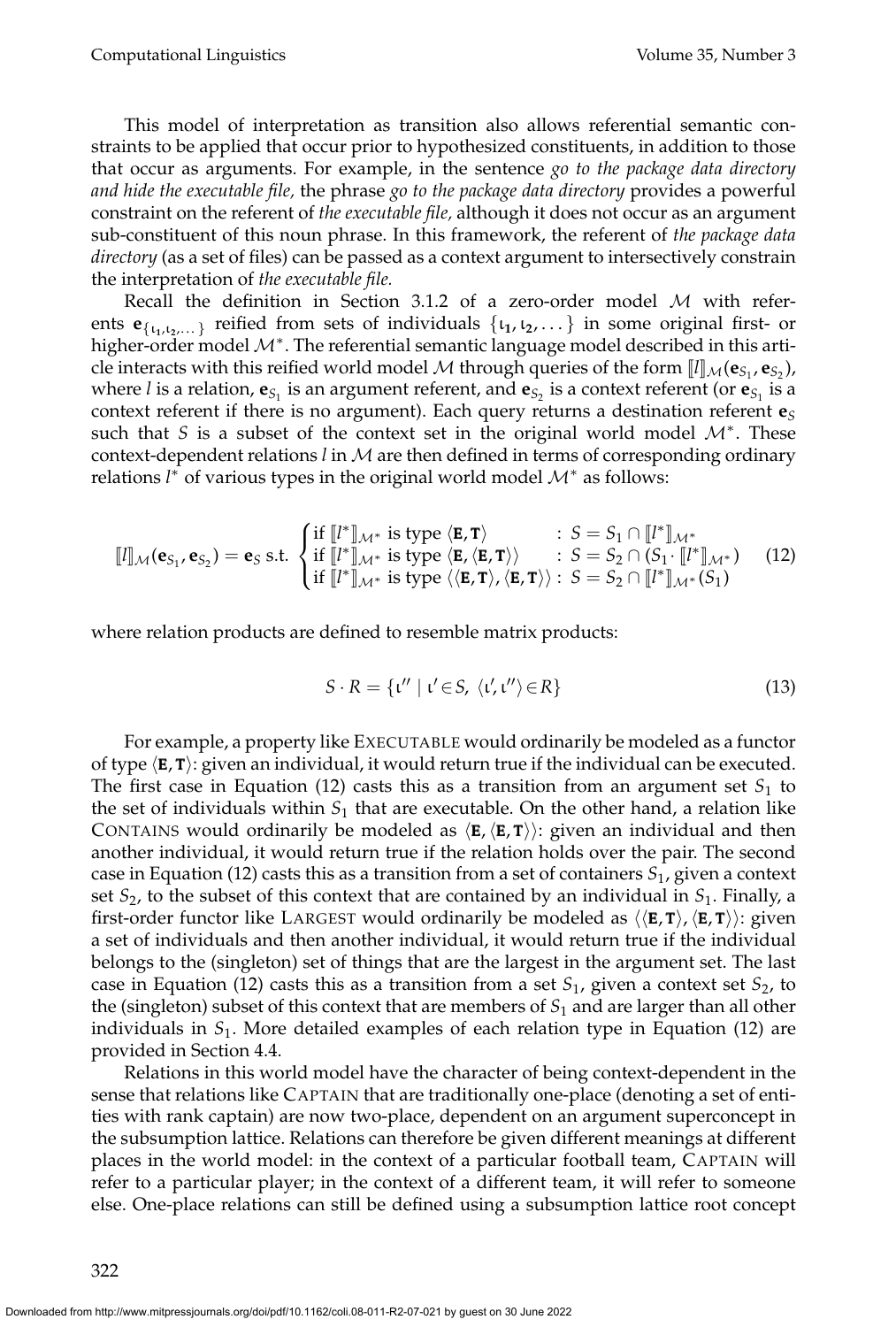$T'$  as a context argument of course, but this will increase the perplexity (number of choices) at the root concept, making recognition less reliable.

In this definition, referents **e** are similar to the *information states* in Dynamic Predicate Logic (Groenendijk and Stokhof 1991), except that only limited working memory for information states is assumed, containing only one referent (or variable binding in DPL terms) per HHMM level.

## **4.2 Referential Semantic HHMM**

Like the simple HHMM described in Section 3.2.3, the referential semantic language model described in this article (henceforth RSLM), is defined by instantiating the general HHMM "template" defined in Section 3.2.2. This RSLM instantiation incorporates both the switching variables  $f \in \{0, 1\}$  and FSA state variables *q* of the simple HHMM, and adds variables over semantic referents *e* to the "reduce" and "shift" phases at each level. Thus, the RSLM decomposes each HHMM reduce variable  $\rho_t^d$  into a joint variable subsuming an intermediate referent  $e^d_{\rho,t}$  and a final-state switching variable  $f^d_{\rho,t}$ ; and decomposes each HHMM shift variable σ*<sup>d</sup> <sup>t</sup>* into a joint variable subsuming a modeled referent  $e^d_{\sigma,t}$  and an ordinary FSA state  $q^d_{\sigma,t}$ :

$$
\rho_t^d = \langle e_{\rho,t}^d, f_{\rho,t}^d \rangle \tag{14}
$$

$$
\sigma_t^d = \langle e_{\sigma,t}^d, q_{\sigma,t}^d \rangle \tag{15}
$$

A graphical representation of this referential semantic language model is shown in Figure 3.

The *intermediate referents*  $e^d_{p,t}$  in this framework correspond to the traditional notion of compositional semantics (Frege 1892), in which meanings of composed constituents (at higher levels in the HHMM hierarchy) are derived from meanings of component constituents (at lower levels in the hierarchy). However, in addition to the referents



## **Figure 3**

A graphical representation of the dependencies in the referential semantic language model described in this article (compare with Figure 2). Again, circles denote random variables and edges denote conditional dependencies. Shaded circles denote random variables with observed values.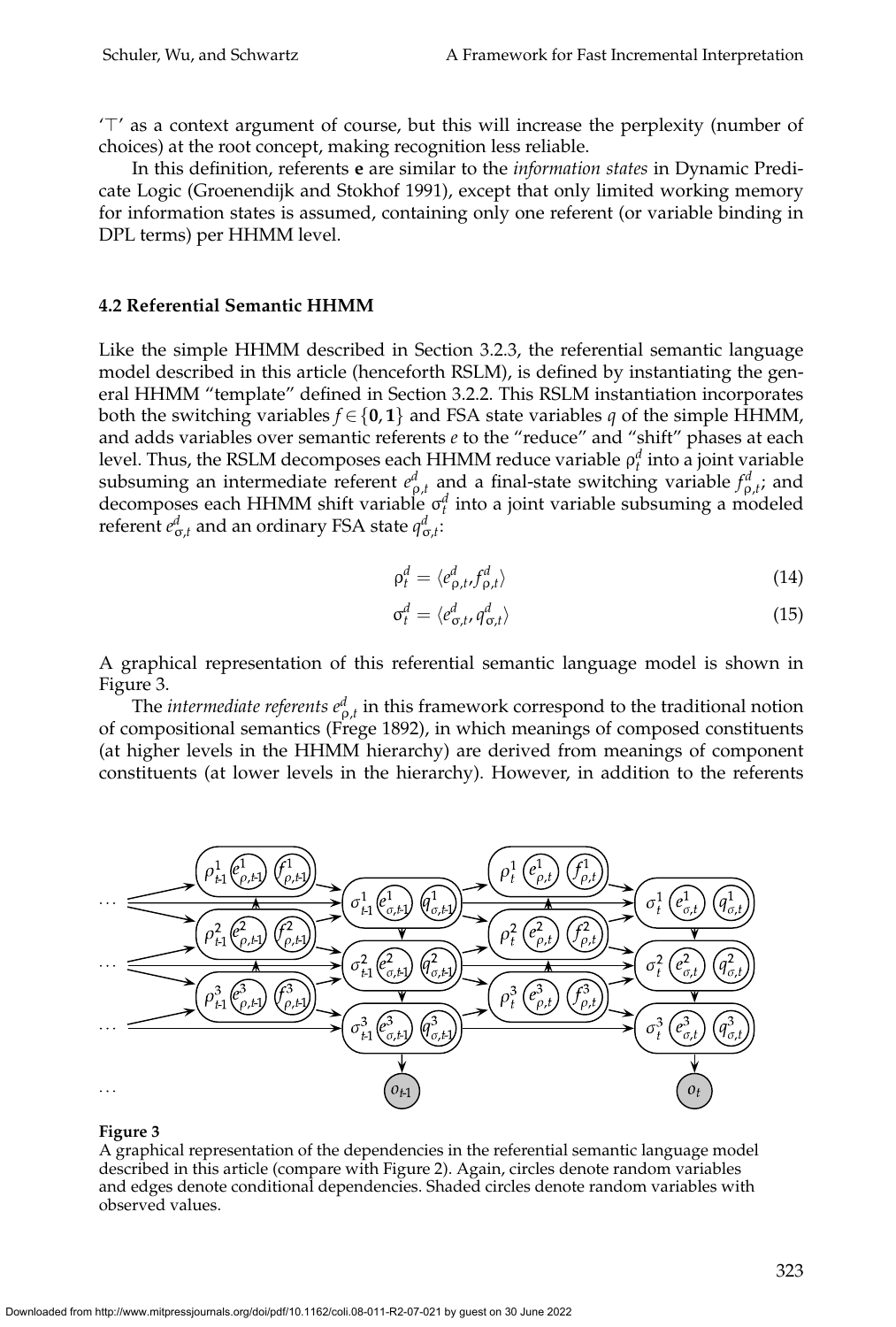of their component constituents, the intermediate referents in this frameworkare also constrained by the referents at the same depth in the previous time step—the referential context described in Section 4.1. The *modeled referents*  $e_{\sigma,t}^d$  in this framework then correspond to a snapshot at each time step of the referential state of the recognizer, after all completed constituents have been composed (or reduced), and after any new constituents have been introduced (or shifted).

Both intermediate and modeled referents are constrained by labeled relations *l* in  $\llbracket \cdot \rrbracket_{\mathcal{M}}$  associated with ordinary FSA states. Thus, relation labels are defined for "reduce" and "shift" HHMM operations via label functions *L*<sup>ρ</sup> and *L*σ, respectively, which map FSA states *q* to relation labels *l*.

Entity referents  $e^d$ <sub> $\rho$ </sub> at each reduce phase of this HHMM are constrained by the previous FSA state  $q_{H}^d$  using a reduce relation  $l_{\rho,t}^d = L_{\rho}(q_{\sigma,t}^d)$ , such that  $e_{\rho}^d = [l_{\rho}^d]_M (e_{\rho}^{d+1}, e_{H}^d)$ . Reduce probabilities at each level (instantiating  $\Theta_\rho$  as  $\Theta_{\rm RSLM\text{-}\rho}$ ) are therefore:<sup>4</sup>

$$
\mathsf{P}_{\Theta_{\text{RSLM-}p}}(\rho_t^d \mid \rho_t^{d+1} \sigma_{t1}^d \sigma_{t1}^{d1}) \stackrel{\text{def}}{=} \begin{cases} \text{if } f_{\rho,t}^{d+1} = \mathbf{0} & : \ [f_{\rho,t}^d = \mathbf{0}] \cdot [e_{\rho,t}^d = e_{\sigma,t}^d] \\ \text{if } f_{\rho,t}^{d+1} = \mathbf{1}, \ q_{\sigma,t1}^d \in \text{Final} : \ [f_{\rho,t}^d = \mathbf{0}] \cdot [e_{\rho,t}^d = e_{\rho,t}^{d+1}] \\ \text{if } f_{\rho,t}^{d+1} = \mathbf{1}, \ q_{\sigma,t1}^d \in \text{Final} : \ [f_{\rho,t}^d = \mathbf{1}] \cdot \\ [e_{\rho,t}^d = [I_{\rho,t}^d] \mathcal{M}(e_{\rho,t}^{d+1}, e_{\sigma,t1}^{d1})] \end{cases} \tag{16}
$$

where  $\rho_{\rho,t}^{D+1} = \langle e_{\sigma,t}^D, \mathbf{1} \rangle$  and  $\sigma_{\sigma,t}^0 = \langle \mathbf{e}_{\top}, \mathbf{ROOT} \rangle$ . Here, it is assumed that  $L_{\rho}(q_{\sigma,t}^d)$  provides a non-trivial constraint only when  $q_{\sigma,t}^d$  is a *final* state; otherwise it returns an IDENTITY relation such that  $\llbracket \text{IDENTIFY} \rrbracket_{\mathcal{M}}(e, e') = e$ .

Entity referents  $e_{\sigma,t}^d$  at each shift phase of this HHMM are constrained by the current FSA state  $q_{\sigma,t}^d$  using a shift relation  $l_{\sigma,t}^d = L_\sigma(q_{\sigma,t}^d)$ , such that  $e_{\sigma,t}^d = [l_{\sigma,t}^d]_\mathcal{M}(e_{\sigma,t}^{d1}, \mathbf{e}_\top)$ . Shift probabilities at each level (instantiating  $\Theta_\sigma$  as  $\Theta_{\rm RSLM\text{-}\sigma}$ ) then generate relation labels using a "description" model  $\Theta_{\rm Ref\text{-}Init}$ , with referents  $e^d_{\sigma,t}$  and state transitions  $q^d_{\sigma,t}$ conditioned on (or deterministically dependent on) these labels. The probability distribution over modeled variables is therefore

$$
P_{\Theta_{RSLM\text{-}\sigma}}(o_t^d \mid \rho_t^{d+1}o_t^d \ o_{H}^d o_{H}^{d}) \stackrel{\text{def}}{=} \begin{cases} \text{if } f_{\rho,t}^{d+1} = 0, f_{\rho,t}^d = 0 : [e_{\sigma,t}^d = e_{\rho,t}^d] \cdot [q_{\sigma,t}^d = q_{\sigma,H}^d] \\ \text{if } f_{\rho,t}^{d+1} = 1, f_{\rho,t}^d = 0 : [e_{\sigma,t}^d = e_{\rho,t}^d] \cdot P_{\Theta_{\text{Syn-Trans}}} (q_{\sigma,t}^d \mid q_{\sigma,t}^d) \\ \text{if } f_{\rho,t}^{d+1} = 1, f_{\rho,t}^d = 1 : \sum_{l_{\sigma,t}^d} P_{\Theta_{\text{Ref-int}}} (l_{\sigma,t}^d \mid e_{\sigma,t}^{d+1} q_{\sigma,t}^d) \\ & \cdot [e_{\sigma,t}^d = [l_{\sigma,t}^d]_{\mathcal{M}}(e_{\sigma,t}^{d+1} \mathbf{e}_{\tau})] \\ & \cdot P_{\Theta_{\text{Syn-Init}}} (q_{\sigma,t}^d \mid l_{\sigma,t}^d q_{\sigma,t}^d) \end{cases} \tag{17}
$$

where  $\rho_{\rho,t}^{D+1} = \langle e_{\sigma,H}^D, \mathbf{1} \rangle$  and  $\sigma_{\sigma,t}^0 = \langle \mathbf{e}_{\top}, \mathbf{ROOT} \rangle$ . Here, it is assumed that  $L_{\sigma}(q_{\sigma,t}^d)$  provides a non-trivial constraint only when *q<sup>d</sup>* <sup>σ</sup>,*<sup>t</sup>* is an *initial* state; otherwise it returns an  $\text{IDENTIFY}$  relation such that  $\llbracket \text{IDENTIFY} \rrbracket_{\mathcal{M}}(e,e') = e.$  The probability models  $\Theta_{\text{Ref-Init}}$  and  $\Theta_{Syn\text{-Init}}$  are induced from corpus observations or defined by hand.

The cases in this equation, conditioned on final-state switching variables  $f_{\rho,t}^{d+1}$ and  $f_{\rho,t}^d$ , correspond to those in Equation (11) in Section 3.2.3. In the first case, where there is no final state immediately below the current level, referents and FSA states are simply propagated forward. In the second case, where there is a final state immediately below the current level, referents are propagated forward and the FSA state is advanced

<sup>4</sup> Again, [·] is an indicator function:  $[\phi] = 1$  if  $\phi$  is true, 0 otherwise.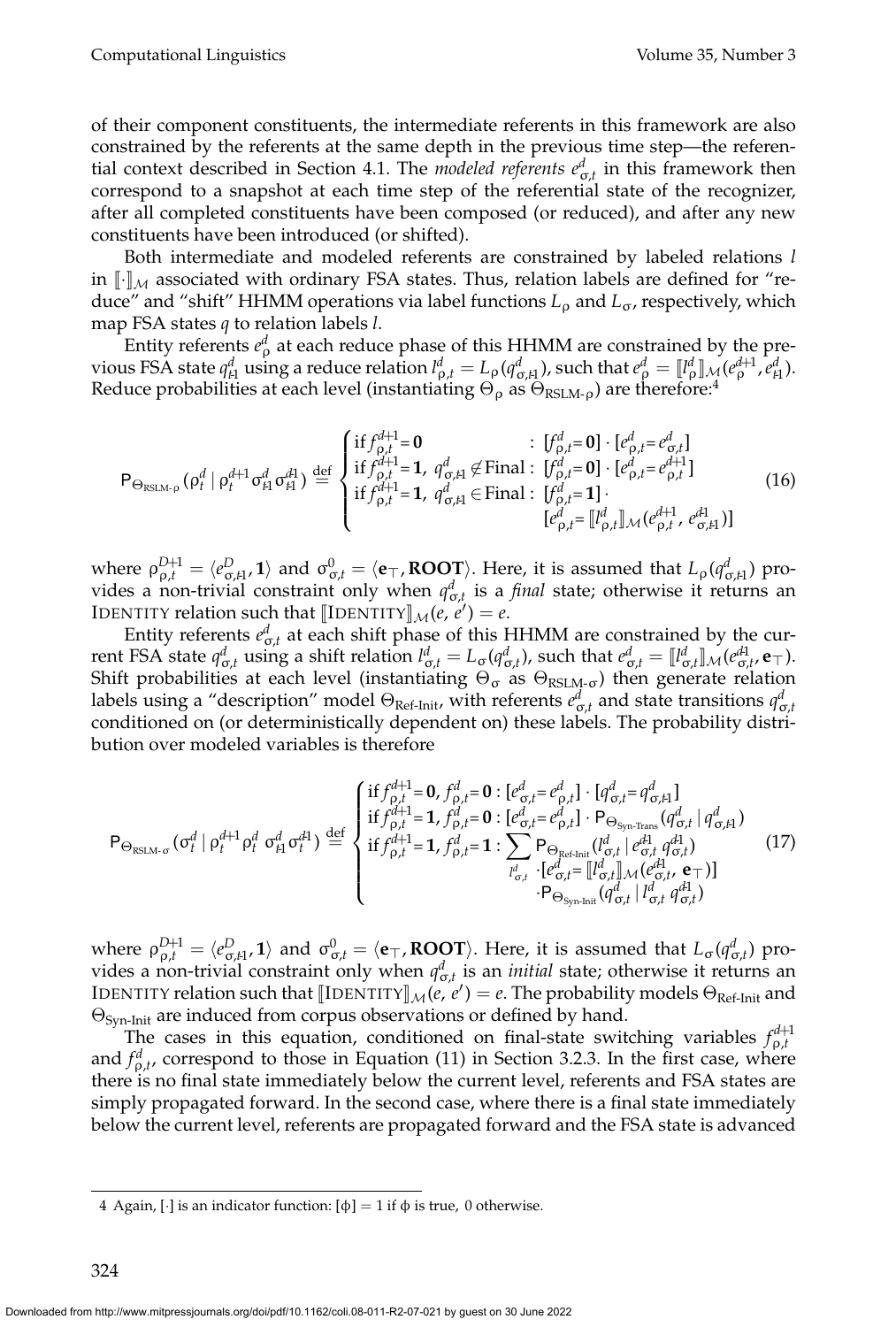according to the distribution  $\Theta_{Syn\text{-Trans}}$ . In the third case, where the current FSA state is final and must be re-initialized, a new referent and FSA state are chosen by:

- 1. selecting, according to a "description" model  $\Theta_{\text{Ref-Init}}$ , a relation label  $l_{\sigma,t}^d$ with which to constrain the current referent,
- 2. deterministically generating a referent *e<sup>d</sup>* <sup>σ</sup>,*<sup>t</sup>* given this label and the referent at the level above, and
- 3. selecting, according to a "lexicalization" model  $\Theta_{\text{Syn-Init}}$ , an FSA state  $q_{\sigma,t}^d$ that is compatible with this label (i.e., has  $L_{\sigma}(q_{\sigma,t}^d) = l_{\sigma,t}^d$ ).

# **4.3 Associating Semantic Relations with Syntactic Expressions**

In this framework, semantic referents are constrained over time by instances of semantic relations  $l_{\sigma}$  and  $l_{\rho}$ . These relations are determined by instances of syntactic FSA states *q*1, ... , *qn*, themselves expanded from higher-level FSA states *q*. These associations between syntactic and semantic random variable values can be represented in expansion rules of the form

$$
\mathbf{q} \rightarrow \mathbf{q}_1 \ \ldots \ \mathbf{q}_n; \quad \text{with } l_\sigma = L_\sigma(\mathbf{q}_1) \text{ and } l_\rho = L_\rho(\mathbf{q}_n) \tag{18}
$$

where  $q_1 \ldots q_n$  may be any regular expression initiating at state  $q_1$  and culminating at (final) state *qn*. Note that regular expressions must therefore begin with shift relations and end with reduce relations. This is in order to keep the syntactic and referential semantic expansions synchronized.

These hierarchic regular expressions are defined to resemble expansion rules in a context free grammar (CFG). However, unlike CFGs, HHMMs have memory limits on nesting, in the form of a maximum depth *D* beyond which no expansion may take place. As a result, the expressive power of an HHMM is restricted to the set of regular languages, whereas CFGs may recognize the set of context-free languages; and HHMM recognition is worst-case linear on the length of an utterance, whereas CFG recognition is cubic.<sup>5</sup> Similar limits have been proposed on syntax in natural languages, motivated by limits on short term memory observed in humans (Miller and Chomsky 1963; Pulman 1986). These have been applied to obtain memory-limited parsers (e.g., Marcus 1980), and depth-limited right-corner grammars that are equivalent to CFGs, except that they restrict the number of internally recursive expansions allowed in recognition (Schuler and Miller 2005).

# **4.4 Expressivity**

The language model described herein defines referential semantics purely in terms of HHMM shift and reduce operations over referent entities, made from reified sets of individuals in some original world model. This section will show that this basic model is sufficiently expressive to represent many commonly occurring linguistic phenomena,

<sup>5</sup> When expressed as a function of the size of the grammar, HHMM recognition is asymptotically exponential on *D*, whereas CFG recognition is cubic regardless of depth. In practice, however, exact inference using either formalism is impractical, so approximate inference is used instead (e.g., maintaining a beam at each time step or at each constituent span in CFG parsing).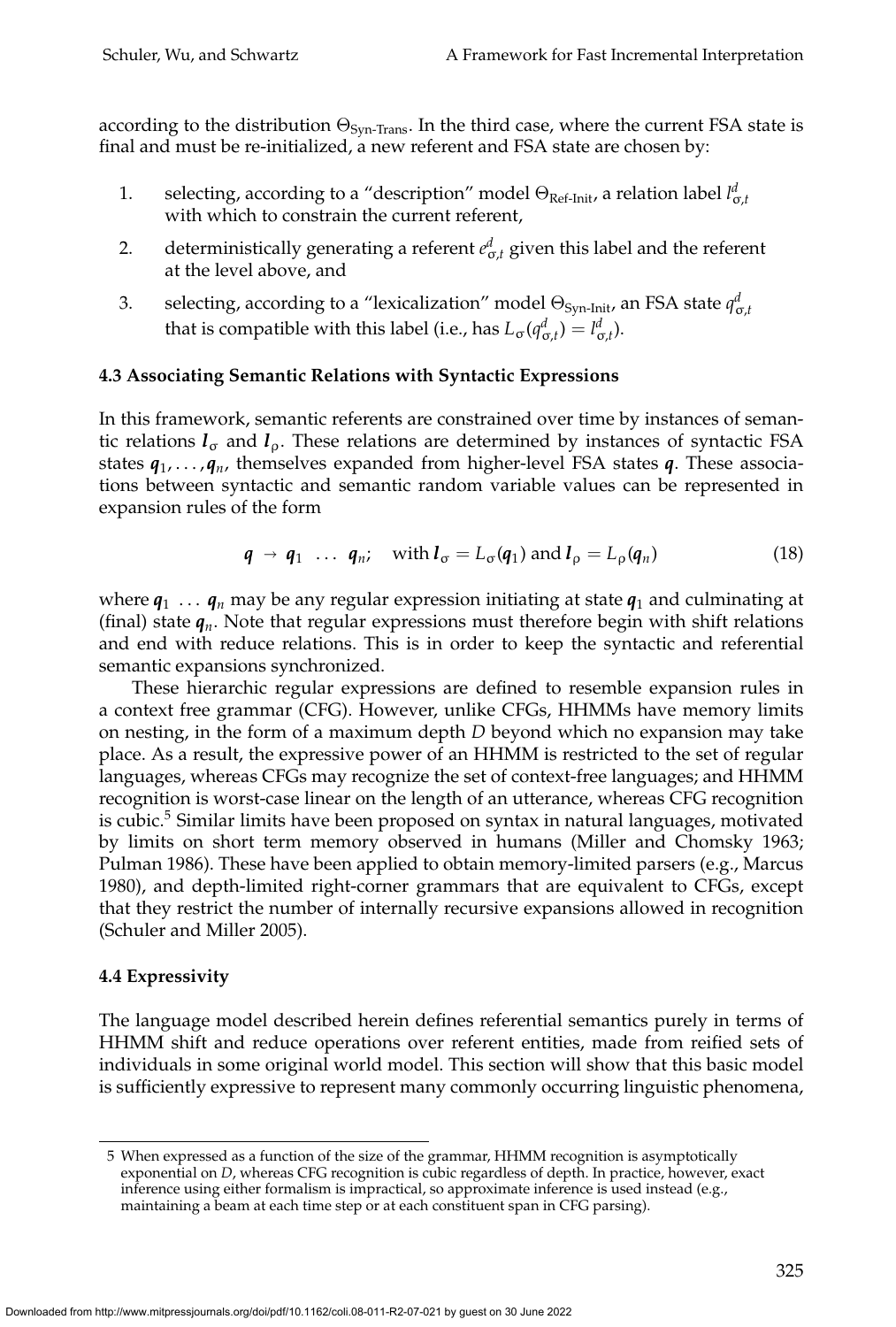

## **Figure 4**

A subsumption lattice (laid on its side, in gray) over the power set of a domain containing three files:  $f_1$  (a writable executable),  $f_2$  (a read-only executable), and  $f_3$  (a read-only data file). "Reference paths" made up of conjunctions of relations *l* (directed arcs, in black) traverse the lattice from left to right toward the empty set, as referents (**e**{...}, corresponding to sets of files) are incrementally constrained by intersection with each  $\llbracket l \rrbracket_{\mathcal{M}}$ . (Some arcs are omitted for clarity.)

including intersective modifiers (e.g., adjectives like *executable*), multi-argument relations (e.g., prepositional phrases or relative clauses, involving trajector and landmark referents), negation (as in the adverb *not*), and comparatives over continuous properties (e.g., *larger*).

*4.4.1 Properties.* Properties (traditionally unary relations like EXECUTABLE or WRITABLE) can be represented in the world model as labeled edges  $l_t$  from supersets  $e_{t-1}$  to subsets  $e_t$ defined by intersecting the set  $e_{t-1}$  with the set  $\llbracket l_t \rrbracket_{\mathcal{M}}$  satisfying the property  $l_t$ . Recall that a reified world model can be cast as a subsumption lattice as described in Section 3.1.2. The result of conjoining a property *l* with a context set *e* can therefore be found by downward traversal of an edge in this lattice labeled *l* and departing from *e*. 6

Thus, in Figure 4, the set of *executables that are read-only* would be reachable by traversing a READ-ONLY relation from the set of executables, or by traversing an EX-ECUTABLE relation from the set of read-only objects, or by a composed path READ-ONLY∘EXECUTABLE or EXECUTABLE∘READ-ONLY from **e**<sub>T</sub>. The resulting set may then serve as context for subsequent traversals. Property relations may also result in selftraversals (e.g., DATAFILE◦READ-ONLY in Figure 4) or traversals to the empty set **e**<sup>⊥</sup> (e.g., DATAFILE◦WRITABLE). Property relations like EXECUTABLE can be defined using the dynamic relations in the first case of Equation (12) in Section 4.1, which simply ignore the non-context argument.

A general template for intersective nouns and modifiers can be expressed as a noun phrase (NP) expansion using the following regular expression (where  $l_{\sigma}$  and  $l_{\rho}$  indicate relation labels constraining referents at the beginning and end of the NP):

 $NP \rightarrow Det (Adj)^*$  Noun  $(PP | RC)^*$ ; with  $l_\sigma =$  IDENTITY and  $l_\rho =$  IDENTITY (19)

<sup>6</sup> Although properties (and later, *n*-ary relations) are defined in terms of an exponentially large subsumption lattice, this lattice need not be an actual data structure. If the world model is queried from a decoder trellis with a beam filter rather than from a complete search, only those lattice relations that are phonologically, syntactically, and semantically most likely (in other words, those that are on this beam) will be explored.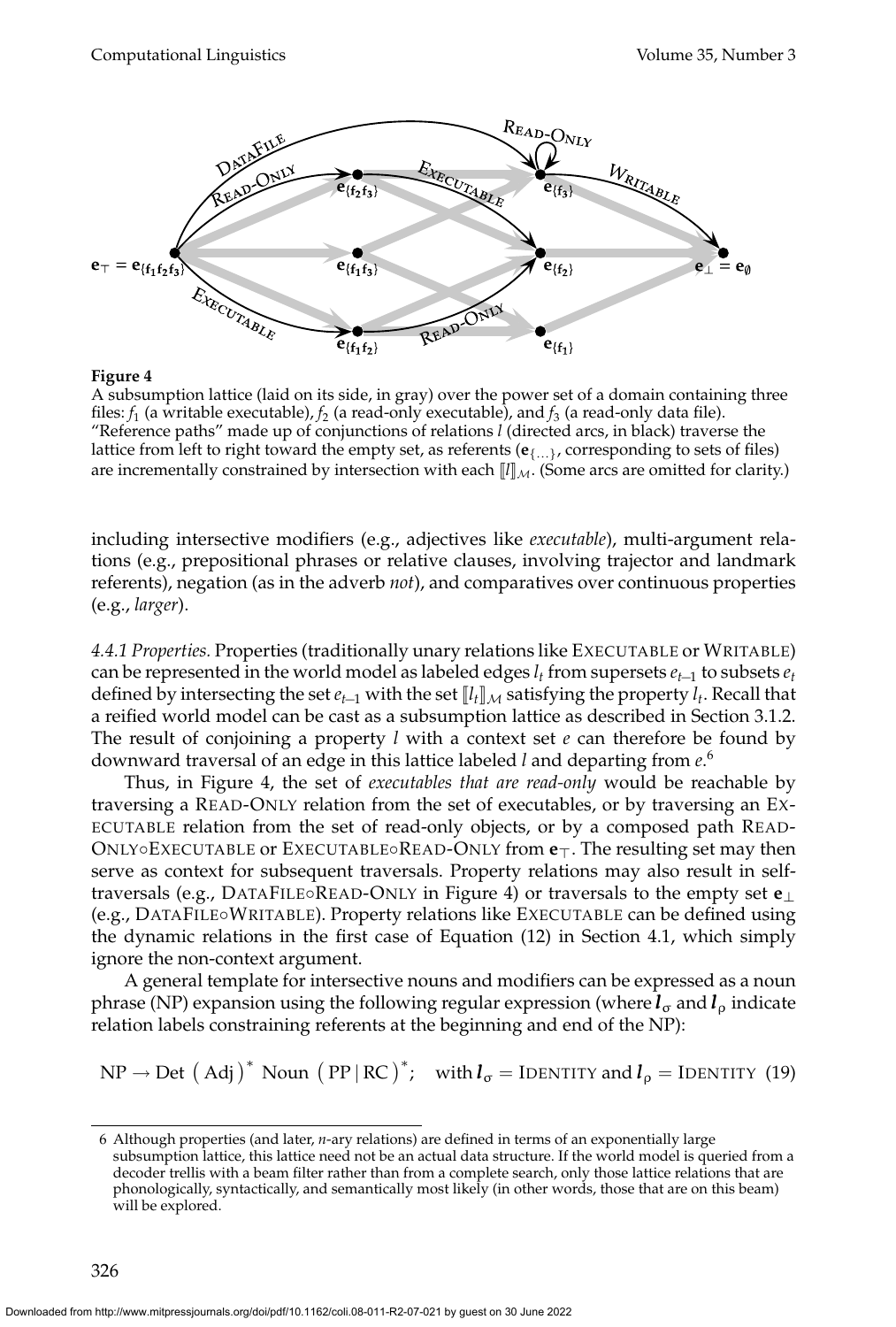in which referents are successively constrained by the semantics of relations associated with adjective and noun expansions:

Adj 
$$
\rightarrow
$$
 executable; with  $l_{\sigma} =$  EXECUTABLE and  $l_{\rho} =$  IDENTITY (20)

Now 
$$
\rightarrow
$$
 executable; with  $l_{\sigma}$  = EXECUTABLE and  $l_{\rho}$  = IDENTITY (21)

(and are also constrained by the prepositional phrase (PP) and relative clause (RC) modifiers, as described below). Here the relation EXECUTABLE traverses from referent  $e_{\{f_1f_2f_3\}}$  to referent  $e_{\{f_1f_2\}}$ , a subset of  $e_{\{f_1f_2f_3\}}$  satisfying  $\llbracket$ EXECUTABLE<sup>∗</sup> $\rrbracket_{\mathcal{M}^*}$ .

*4.4.2 n-ary Relations.* Sequences of properties (traditionally unary relations) can be interpreted as simple nonbranching paths from referent to referent in a subsumption lattice, but higher-arity relations define more complex paths that forkand rejoin. For example, the referent of *the directory containing the executable* in Figure 5 would be reachable only by:

- 1. storing the original set of directories  $e_{\{d_1d_2d_3\}}$  as a top-level referent in the HHMM hierarchy, then
- 2. traversing a CONTAIN relation departing  $e_{\{d_1d_2d_3\}}$  to obtain the contents of those directories  $e_{\{f_2f_3\}}$ , then
- 3. traversing an EXECUTABLE relation departing  $e_{\{f_2f_3\}}$  to constrain this set to the set of contents that are also executable:  $e_{\{f_2\}}$ , then
- 4. traversing the inverse CONTAIN' of relation CONTAIN to obtain the containers of these executables, then constraining the original set of directories  $e_{\{d_1d_2d_3\}}$  by intersection with this resulting set to yield the directories containing executables:  $e_{\{d_2\}}$ .

This 'forking' of referential semantic paths is handled via syntactic recursion: one path is explored by the recognizer while the other waits on the HHMM hierarchy (essentially



# **Figure 5**

Reference paths for a relation *containing* in *the directory containing the executable file.* A reference path forks to specify referents using a two-place relation CONTAIN in a domain of directories  $d_1$ ,  $d_2$ ,  $d_3$  and files  $f_1$ ,  $f_2$ ,  $f_3$ . Here,  $d_2$  contains  $f_2$  and  $d_3$  contains  $f_3$ , and  $f_1$  and  $f_2$  are executable. The ellipsis in the referent set indicates the presence of additional individuals that are not directories. Again, subsumption is represented in gray and relations are represented in black. (Portions of the complete subsumption lattice and relation graph are omitted for clarity.)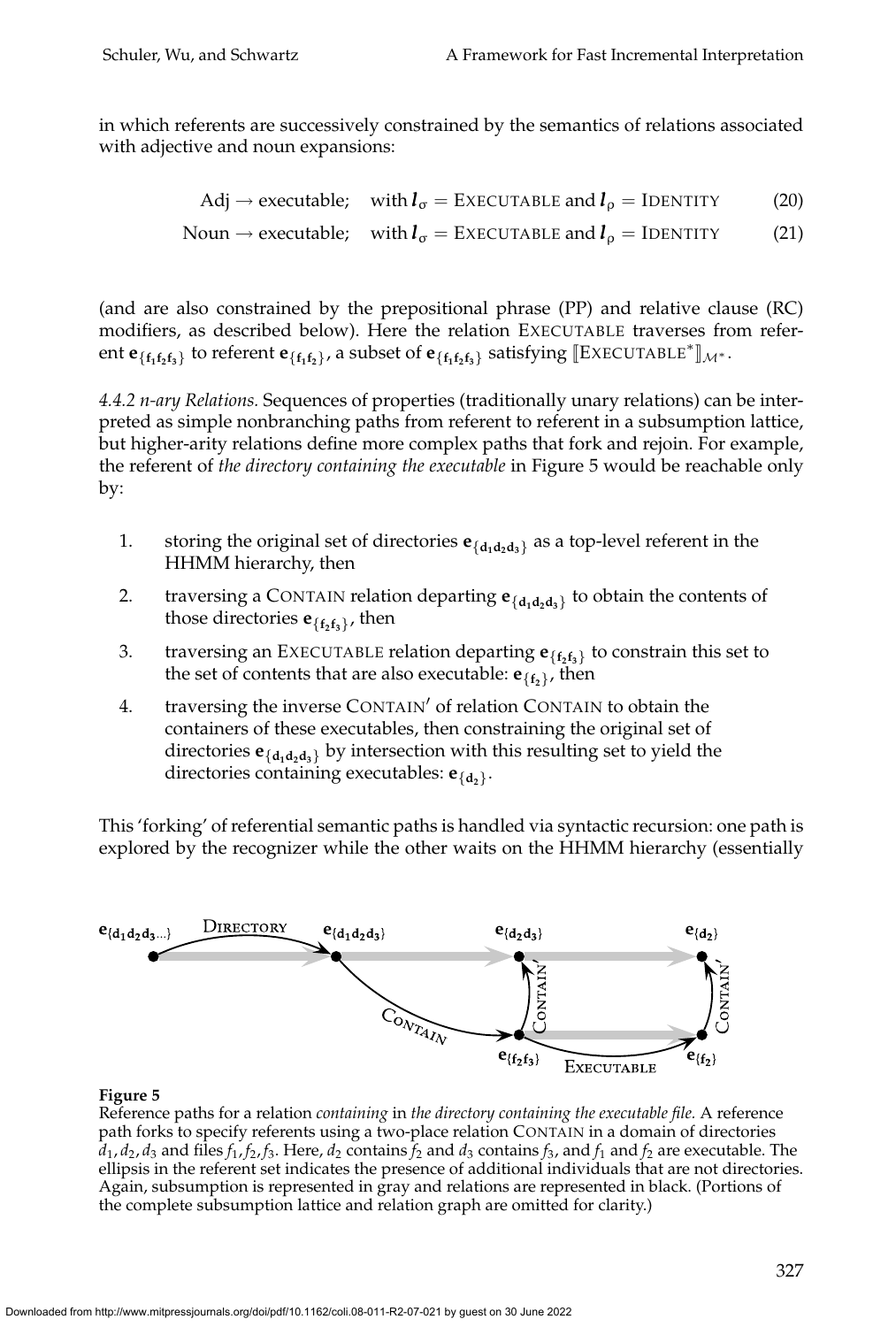functioning as a stack). A sample template for branching reduced relative clauses (or prepositional phrases) that exhibit this forking behavior can be expressed as below:

$$
RC \rightarrow
$$
 containing NP; with  $l_{\sigma} =$  CONTAIN and  $l_{\rho} =$  CONTAIN' (22)

where the inverse relation CONTAIN' is applied when the NP expansion concludes or reduces (when the forked paths are re-joined). Relations like CONTAIN are covered in the second case of Equation (12) in Section 4.1, which define transitions from sets of individuals associated with one argument of an original relation CONTAIN<sup>∗</sup> to sets of individuals associated with the other argument of this relation, in the presence of a context set, which is a superset of the destination. The calculation of semantic transition probabilities for *n*-ary relations thus resembles that for properties, except that the probability term associated with the relation  $l_{\sigma}$  and the inverse relation  $l_{\rho}$  would depend on both context and argument referents (to its left and below it, in the HHMM hierarchy).

Note that there is ultimately a singleton referent {*f*2} of *the executable file* in Figure 5, even though there are two executable files in the world model used in these examples. This illustrates an important advantage of a dynamic context-dependent (three referent) model of semantic composition over the strict compositional (two referent) model. In a dynamic context model, *the executable file* is interpreted in the context of the files that are contained in a directory. In a strict compositional model, *the executable file* is interpreted only in the context of fixed constraints covering the entire utterance, and the constraints related to the relation *containing* are applied only to the directories. This means that a generative model based on strict composition will assign some probability to an infinitely recursive description *the directories containing executables contained by directories . . .* In generation systems, this problem has been addressed by adding machinery to keep track of redundancy (Dale and Haddock 1991). But in this framework, a description model ( $\Theta_{\text{Ref-Init}}$ ) which is sensitive to the sizes of its source referent and destination referent at the end of each departing labeled transition will be able to disprefer referential transitions that attempt to constrain already singleton referents, or that provide only trivial or vacuous (redundant) constraints in general. This solution is therefore more in line with graph-based models of generation (Krahmer, van Erk, and Verleg 2003), except that the graphs proposed here are over reified sets rather than individuals, and the goal is a generative probability model of language rather than generation per se.

*4.4.3 Negation.* Negation can be modeled in this frameworkas a relation between sets. Although it does not require any syntactic memory, negation does require referential semantic memory, in that the complement of a specified set must be intersected with some initial context set. *Files that are not writable* must still be files after all; only the *writable* portion of this description should be negated.

A regular expression for negation of adjectives is

$$
Adj \rightarrow not Adj; \quad with l_{\sigma} = IDENTITY \text{ and } l_{\rho} = NOT \tag{23}
$$

and is applied to a world model in Figure 6. Relations like NOT are covered in the third case of Equation (12) in Section 4.1, which define transitions between sets in an original relation NOT∗.

*4.4.4 Comparatives, Superlatives, and Subsective Modifiers.* Comparatives (e.g., *larger*), superlatives (e.g., *largest*), and subsective modifiers (e.g., *large,* relative to some context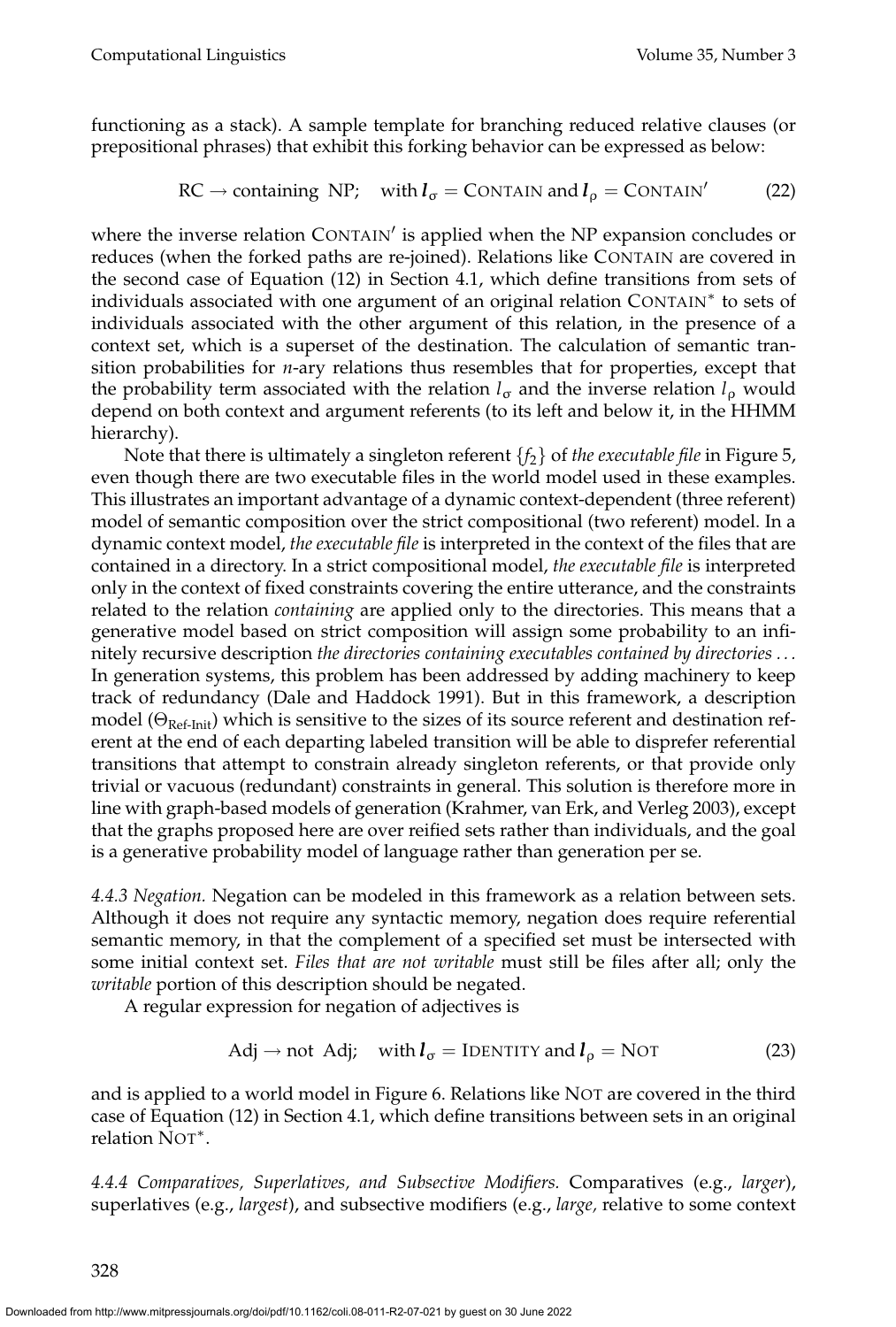

## **Figure 6**

Reference paths for negation in *files that are not writable,* using a world model with files *f*1, *f*2, and  $f_3$  of which only  $f_1$  is writable. The recognizer first forks a copy of the set of files  $\{f_1, f_2, f_3\}$ using the relation IDENTITY, then applies the adjective relation WRITABLE to yield {*f*1}. The complement of this set  $\{f_2, f_3, \dots\}$  is then intersected with the stored top-level referent set  $\{f_1, f_2, f_3\}$  to produce the set of files that are not writable:  $\{f_2, f_3\}$ . Ellipses in referent sets indicate the presence of additional individuals that are not files.

set) define relations from sets to sets, or from sets to individuals (singleton sets). They can be handled in much the same way as negation. Here the context is provided from previous words and from sub-structure, in contrast to DeVault and Stone (2003), which define the context of a comparative either from fixed inter-utterance constraints or as the referent of the portion of the noun phrase dominated by the comparative (in addition to inter-utterance constraints). One advantage of dynamic (time-order) constraints is that implicit comparatives (*in the Clark directory, select the file that is larger,* with no complement) can be modeled with no additional machinery. If substructure context is not needed, then no additional HHMM storage is necessary.

A regular expression for superlative adjectives is

Now 
$$
\rightarrow
$$
 largest Noun; with  $l_{\sigma}$  = IDENTITY and  $l_{\rho}$  = LARGEST (24)

and is applied to a world model in Figure 7. Relations like LARGEST are also covered in the third case of Equation (12), which defines transitions between sets in an original relation LARGEST∗.

## **5. Evaluation in a Spoken Language Interface**

Much of the motivation for this approach has been to develop a human-like model of language processing. But there are practical advantages to this approach as well. One of the main practical advantages of the referential semantic language model described



#### **Figure 7**

Reference paths for a comparative in *the largest executable*; this forks a copy of the referent set  ${f_1, f_2, f_3}$  using the relation IDENTITY, applies EXECUTABLE to the forked set to obtain  ${f_1, f_2}$ , and returns the referent  $\{f_2\}$  with the largest file size using LARGEST.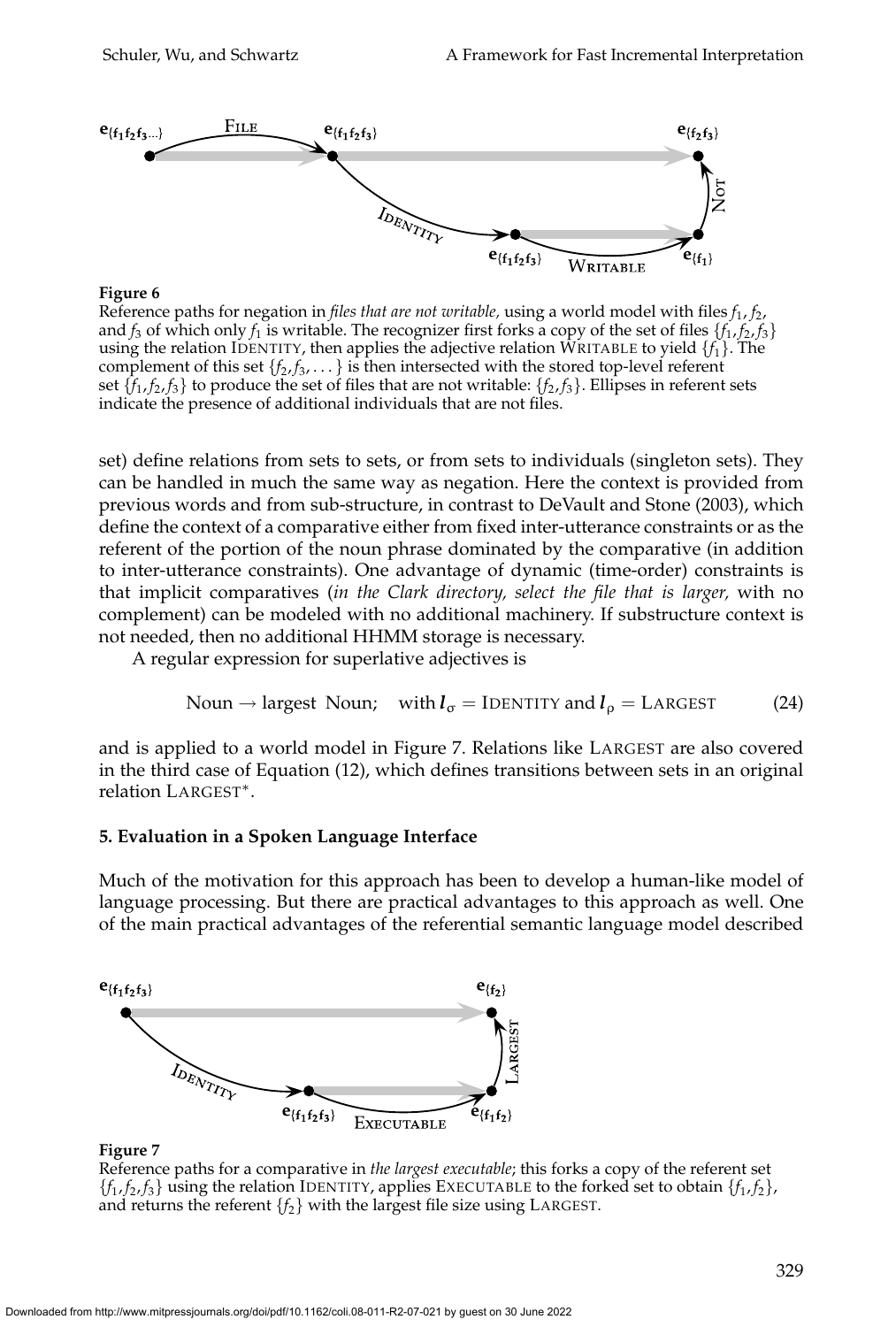in this article is that it may allow spoken language interfaces to be applied to contentcreation domains that are substantially developed by individual users themselves. Such domains may include scheduling or reminder systems (organizing items containing idiosyncratic person or event names, added by the user), shopping lists (containing idiosyncratic brand names, added by the user), interactive design tools (containing new objects designed and named by the user), or programming interfaces for home or small business automation (containing new actions, defined by the user). Indeed, computers are frequently used for content creation as well as content browsing; there is every reason to expect that spoken language interfaces will be used this way as well.

But the critical problem of applying spoken language interfaces to these kinds of content-creation domains is that the vocabulary of possible proper names that users may add or invent is vast. Interface vocabularies in such domains must allow new words to be created, and once they are created, these new words must be incorporated into the recognizer immediately, so that they can be used in the current context. The standard tactic of training language models on example sentences prior to use is not practical in such domains—except for relatively skeletal abstractions, example sentences will often not be available. Even very large corpora gleaned from Internet documents are unlikely to provide reliable statistics for users' made-up names with contextually appropriate usage, as a referential semantic language model provides.

Content-creation applications such as this may have considerable practical value as a means of improving accessibility to computers for disabled users. These domains also provide an ideal proving ground for a referential semantic language model, because directives in these domains mostly refer to a world model that is shared by the user and the interfaced application, and because the idiosyncratic language used in such domains makes it more resistant to domain-independent corpus training than other domains. In contrast, domains such as database query (e.g., of airline reservations), dictation, or information extraction are less likely to benefit from a referential semantic language model, because the world model in such domains is not shared by either the speaker (in database query) or by the interfaced application (in dictation or information extraction), $\frac{7}{7}$  or because these domains are relatively fixed, so the expense of maintaining linguistic training corpora in these domains can often be justified.

This section will describe an evaluation of an implementation of the referential semantic language model as a spoken language interface in a very basic contentcreation domain: that of a file organizer, similar to a Unix shell.<sup>8</sup> The performance of the model on this domain will be evaluated in large environments containing thousands of entities; more than will fit on the beam used in the Viterbi decoding search in this implementation.

The experiments described in Sections 5.1 through 5.8 were conducted to investigate the effect on recognition time and accuracy of using a referential semantic language model to recognize common types of queries, generated by an experimenter and read by several speakers. A thorough evaluation of the possible coverage of this kind of system on spontaneous input (e.g., in usability experiments) would require a rich syntactic representation and attention to disfluencies and speech repairs which are beyond the scope of this article (see Section 6).

<sup>7</sup> Techniques based on abductive reasoning may mitigate this problem of incomplete model sharing (Hobbs et al. 1993), but this would require considerable extensions to the proposed model, and is beyond the scope of this article.

<sup>8</sup> This is also similar to a spoken language version of Wilensky's Unix consultant (Wilensky, Arens, and Chin 1984).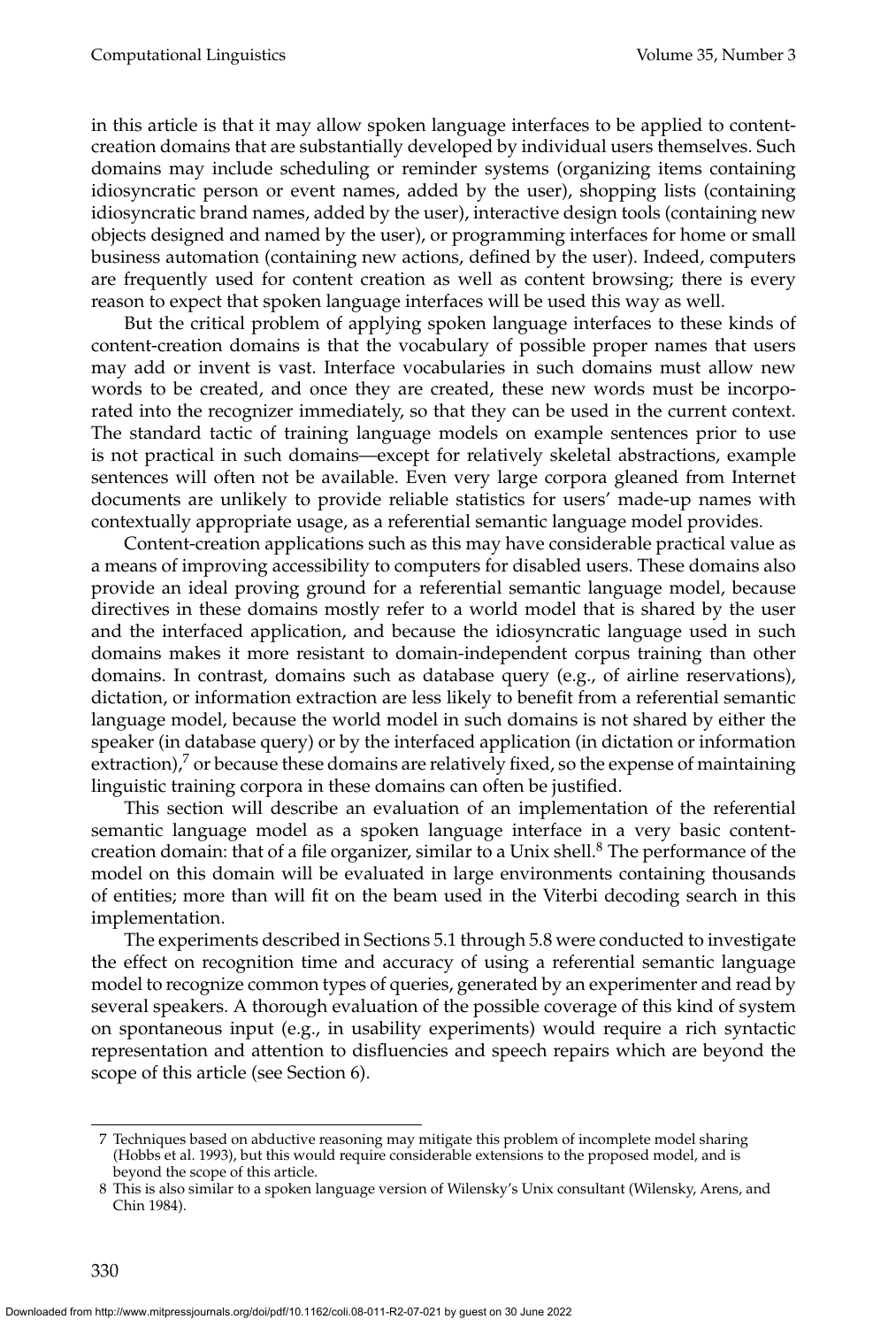# **5.1 Ontology Navigation Test Domain**

To evaluate the contribution to recognition accuracy of referential semantics over that of syntax and phonology alone, a baseline (syntax only) and test (baseline plus referential semantics) recognizer were run on sample ontology manipulation directives in a "student activities" domain. This domain has the form of a simple tree-like taxonomy, with some cross-listings (for example, students may be listed in homerooms and in activities).

Taxonomic ontologies (e.g., for organizing biological classifications or computer file directories) can be mapped to reified world models of the sort described in Section 3.1.2. Concepts *C* in such an ontology define sets of individuals described by that concept:  $\{L|C(t)\}\$ . Subconcepts *C'* of a concept *C* then define subsets of individuals:  $\{L|C'(t)\}\subseteq$  $\{l|C(t)\}\$ . These sets and subsets can be reified as referent entities and arranged on a subsumption lattice as described in Section 3.1.2. A sample taxonomic ontology is shown in Figure 8a (tilted on its side to match the subsumption lattices shown elsewhere in this article). Thus defined, such ontologies can be navigated using referent transitions described in Section 4.1 by entering concept referents via "downward" (rightward in the figure) transitions, and leaving concept referents via "upward" (leftward) transitions. For example, this ontology can be manipulated using directives such as:

(1) set Crookston campus homeroom two Clark to sports football captain

which are incrementally interpreted by transitioning down the subsumption lattice (e.g., from *sports* to *football* to *captain*) or forking to another part of the lattice (e.g., from *Clark* to *sports*).

As an ontology like this is navigated in spoken language, there is a sense in which other referents *e'* at the same level of the ontology as the most recently described referent *e*, or at higher levels of the ontology than the most recently described entity, should be semantically accessible without restating the ontological context (the path from the root concept  $\mathbf{e}_\top$ ) shared by *e'* and *e*. Thus, in the context of having recently referred to someone in Homeroom 2 at a particular campus in a school activities database, other students in the same homeroom or other activities at the same campus should be accessible without giving an explicit *back up* directive at each branch in the ontology. To see the value of implicit upward transitions, compare Example (1) to a directive that makes upward transitions explicit using the keyword *back* (similar to '..' in the syntax of Unix paths) to exit the *homeroom two* and *Clark* folders:

(2) set Crookston campus homeroom two Clark to back back sports football captain

or if starting from the Duluth campus sports football directory:

(3) set back back back Crookston campus homeroom two Clark to back back sports football captain

Instead of requiring explicit *back* keywords, these upward transitions can be implicitly composed with downward transitions, resulting in transitions from source  $\mathbf{e}_{\mathbf{S}_1}$  to destination  $\mathbf{e}_{s}$  via some ancestor  $\mathbf{e}_{s}$ :

$$
[\![\mathbf{U}\mathbf{P}\cdot\mathbf{I}]\!]_{\mathcal{M}}(\mathbf{e}_{S_1},\mathbf{e}_{S_2}) = \mathbf{e}_S \text{ s.t. } \exists \mathbf{e}_{S_0} \ S_0 \supseteq S_1, \ S_0 \supseteq S, \ [\![\mathbf{I}]\!]_{\mathcal{M}}(\mathbf{e}_{S_0},\mathbf{e}_{\top}) = \mathbf{e}_S \tag{25}
$$

The composed transition function finds a referent  $\mathbf{e}_{\mathsf{S}_0}$  which subsumes both  $\mathbf{e}_{\mathsf{S}_1}$  and  $\mathbf{e}_{\mathsf{S}_2}$ , then finds an ordinary (downward) transition *l* connecting  $e_{S_0}$  to  $e_S$ . The result is a UP-*l* transition to every immediate child of an ancestor a referent (or in genealogical terms,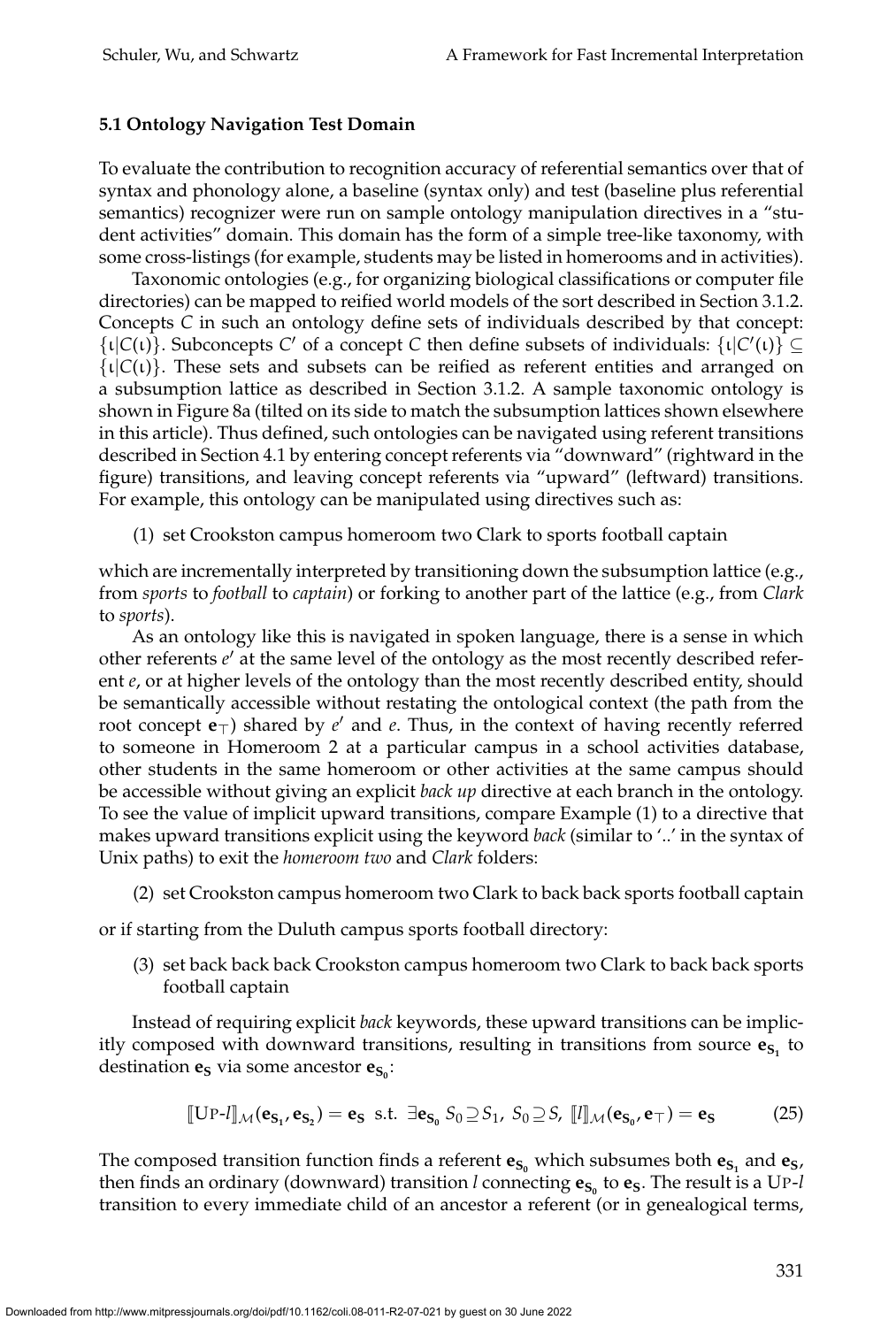

## **Figure 8**

Upward and downward transitions in a sample student activities world model. Downward transitions (a) define basic sub-type relations. Upward transitions (b) relate sibling, ancestor, and (great-great-...-)aunt/uncle concepts. The entire model is reachable from any given referent via these two kinds of transitions.

to every sibling, ancestor, and sibling of ancestor), making these contextually salient concepts immediately accessible without explicit back-stepping (see Figure 8b).

Downward transitions are ordinary properties, as defined in the first case of Equation (12) in Section 4.1.

# **5.2 Scaling to Richer Domains**

Although navigation in this domain is constrained to tree-like graphs, this domain tests all of the features of a referential semantic language model that would be required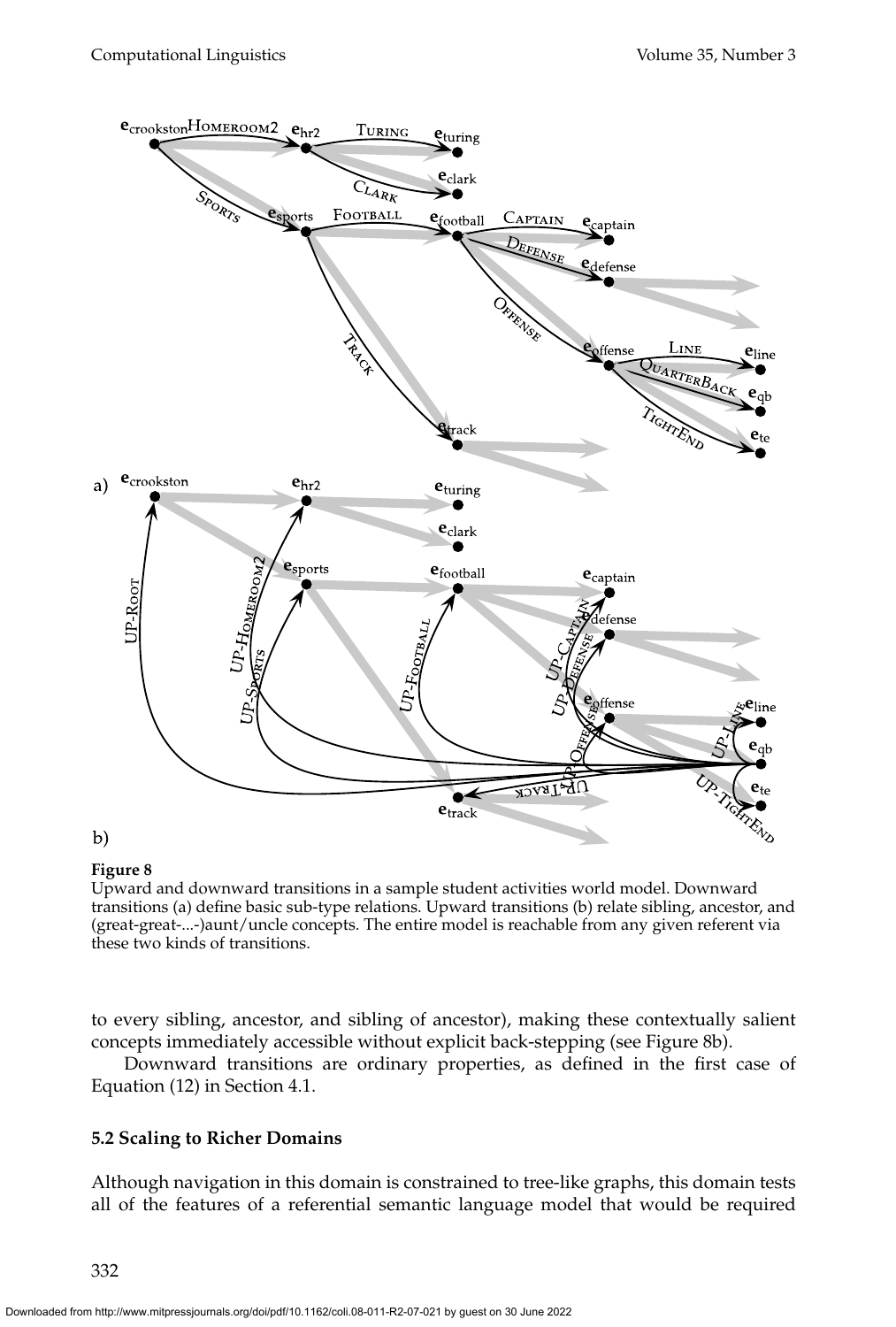in richer domains. As described in Section 4, rich domains (in particular, first-order domains, in which users can describe sets of individuals as referents) are mapped to transition edges on a simple graph, similar to the tree-like graphs used in this ontology. In first-order domains, the size of this graph may be exponential on the number of individuals in the world model. But once the number of referents exceeds the size of the decoder beam, the time performance of the recognizer is constrained not by the number of entities in the world model, but by the beam width and the number of outgoing relations (labels) that can be traversed from each hypothesis. In a first-order system, just as in the simple ontology navigation system evaluated here, this number of relations is constrained to the set of words defined by the user up to that point. In both cases, although the interface may be used to describe any one of an arbitrarily large set of referents, the number of referents that can be evoked *at the next time step* is bounded by a constant.

When this model is extended to first-order or continuous domains, the time required to calculate sets of individuals or hypothetical planner states that result from a transition may be nontrivial, because it may not be possible in such domains to retain the entire referent transition model in memory. In first-order domains, for example, this may require evaluating certain binary relations over all pairs of individuals in the world model, with time complexity proportional to the square of the size of the world model domain. Fortunately the model described herein, like most generative language models, hypothesizes words before recognizing them. This means a recognizer based on this model will be able to compute transitions that might follow a hypothesized word during the time that word is being recognized. If just the current set of possible transitions is known (say, these have already been pre-fetched into a cache), the set of outgoing transitions that will be required at some time *following* one of these current transitions can be requested as soon as the *beginning* of this transition is hypothesized—as soon as any word associated with this transition makes its way onto the decoder beam. From this point, the recognizer will have the entire duration of the word to compute (in parallel, in a separate thread, or on a separate server) the set of outgoing transitions that may follow this word. In other words, the model described herein may be scaled to richer domains because it is amenable to parallelization.

# **5.3 World Model**

The student activities ontology used in this evaluation is a taxonomic world model defined with upward and downward transitions as described in Section 5.1. It organizes extracurricular activities under subcategories (e.g., offense  $\subset$  football  $\subset$  sports), and organizes students into homerooms, in which context they can be identified by a single (first or last) name. Every student or activity is an entity  $e$  in the set of entities  $\mathcal{E}$ , and relations *l* are subcategory labels or student names.

5.3.1 World Model  $M_{240}$ . In the original student activities world model  $M_{240}$ , a total of 240 entities were created in  $\mathcal{E}:$  158 concepts (groups or positions) and 82 instances (students), each connected via a labeled arc from a parent concept.

Because a world model in this framework is a weighted set of labeled arcs, it is possible to calculate a meaningful perplexity statistic for transitions in this model, assuming all referents are equally likely to be a source. The perplexity of this world model (the average number of departing arcs) is 16.79, after inserting "UP" arcs as described in Section 5.1.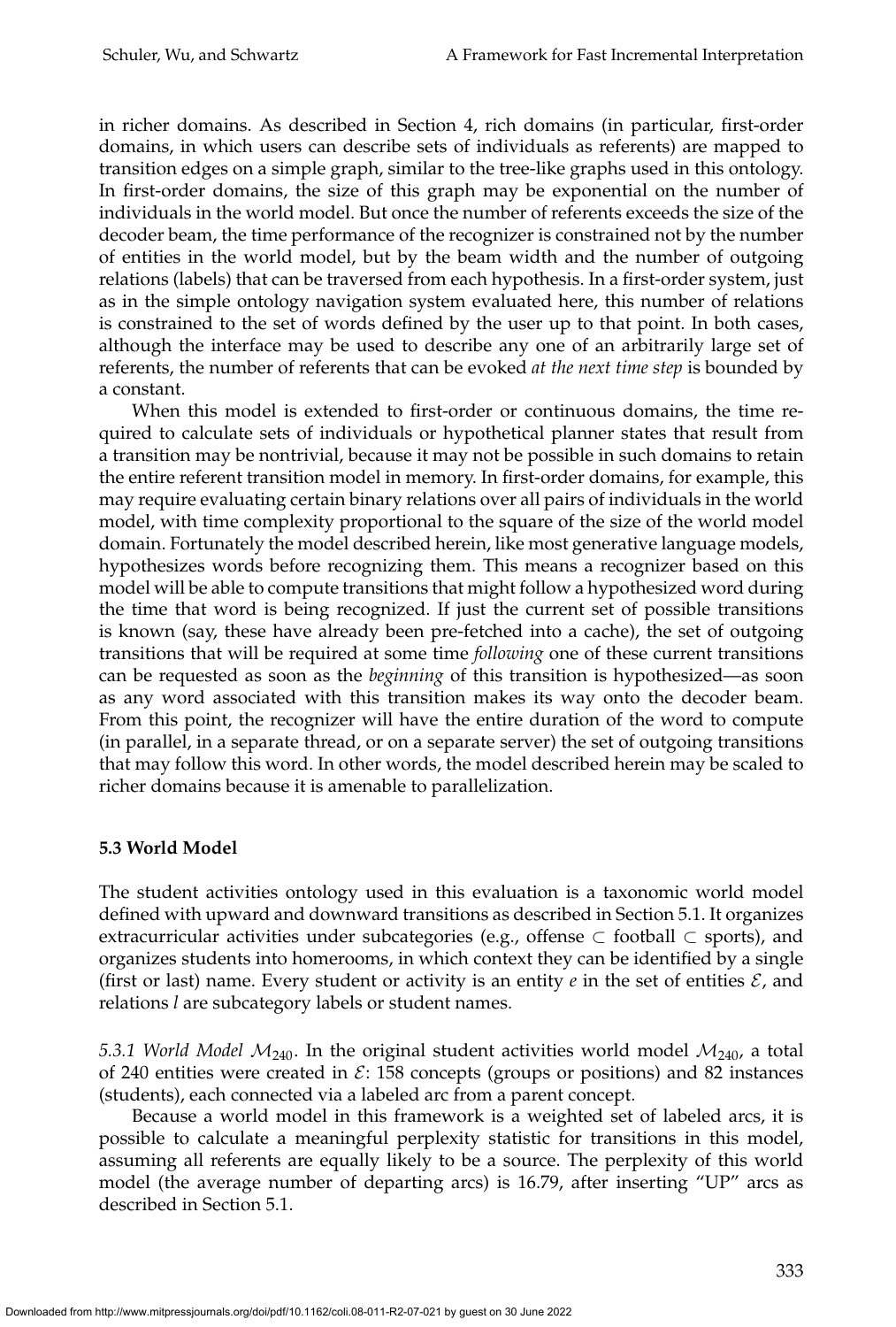*5.3.2 World Model* M4175. An expanded version of the students ontology, M4175, includes 4,175 entities from 717 concepts and 3,458 instances. This model contains  $\mathcal{M}_{240}$  as a subgraph, so that the same directives may be used in either domain; but it expands  $M_{240}$  from above, with additional campuses and schools, and below, with additional students in each class. The perplexity of this world model was 37.77, after inserting "UP" arcs as described in Section 5.1.

# **5.4 Test Corpus**

A corpus of 144 test sentences (no training sentences) was collected from seven native English speakers (5 male, 2 female), who were asked to make specific edits to the student activities ontology described previously. The subjects were all graduate students and native speakers of English, from various parts of the United States. The edit directives were recorded as isolated utterances, not as part of an interactive dialogue, and the target concepts were identified by name in written prompts, so the corpus has much of the character of read speech. The average sentence length in this collection is 7.17 words.

# **5.5 Acoustic Model**

Baseline and test versions of this system were run using a Recurrent Neural Network (RNN) acoustic model (Robinson 1994). This acoustic model performs competitively with multi-state triphone models based on multivariate Gaussian mixtures, but has the advantage of using only uniphones with single subphone states. As a result, less of the HMM trellis beam is occupied with subphone variations, so that a larger number of semantically distinct hypotheses may be considered at each frame.

Each model was evaluated using parameters trained from the TIMIT corpus of read speech (Fisher et al. 1987). This corpus yields several thousand examples for each of the relatively small set of single-state uniphones used in the RNN model. Read speech is also appropriate training data for this evaluation, because the test subjects are constrained to perform fixed edit tasks given written prompts, and the number of reasonable ways to perform these tasks is limited by the ontology, so hesitations and disfluencies are relatively rare.

# **5.6 Phone and Subphone Models**

The language model used in these experiments is decomposed into five hierarchic levels, each with referent *e* and ordinary FSA state *q* components, as described in Section 4.2. The top three levels of this model represent syntactic states as *q* (derived from regular expressions defined in Section 4.3) and associated semantic referents as *e*. The bottom two levels represent pronunciation and subphone states as *q*, and ignore *e*.

Transitions across pronunciation states are defined in terms of sequences of phones associated with a word via a pronunciation model. The pronunciation model used in these experiments is taken from the CMU ARPABET dictionary (Weide 1998). Transitions across subphone states are defined in terms of sequences of subphones associated with a phone. Because this evaluation used an acoustic model trained on the TIMIT corpus (Fisher et al. 1987), the TIMIT phone set was used as subphones. In most cases, these subphones map directly to ARPABET phones, so each subphone HMM consists of a single, final state; but in cases of plosive phones (*B*, *D*, *G*, *K*, *P*, and *T*), the subphone HMM consists of a stop subphone (e.g., *bcl*) followed by a burst subphone (e.g., *b*).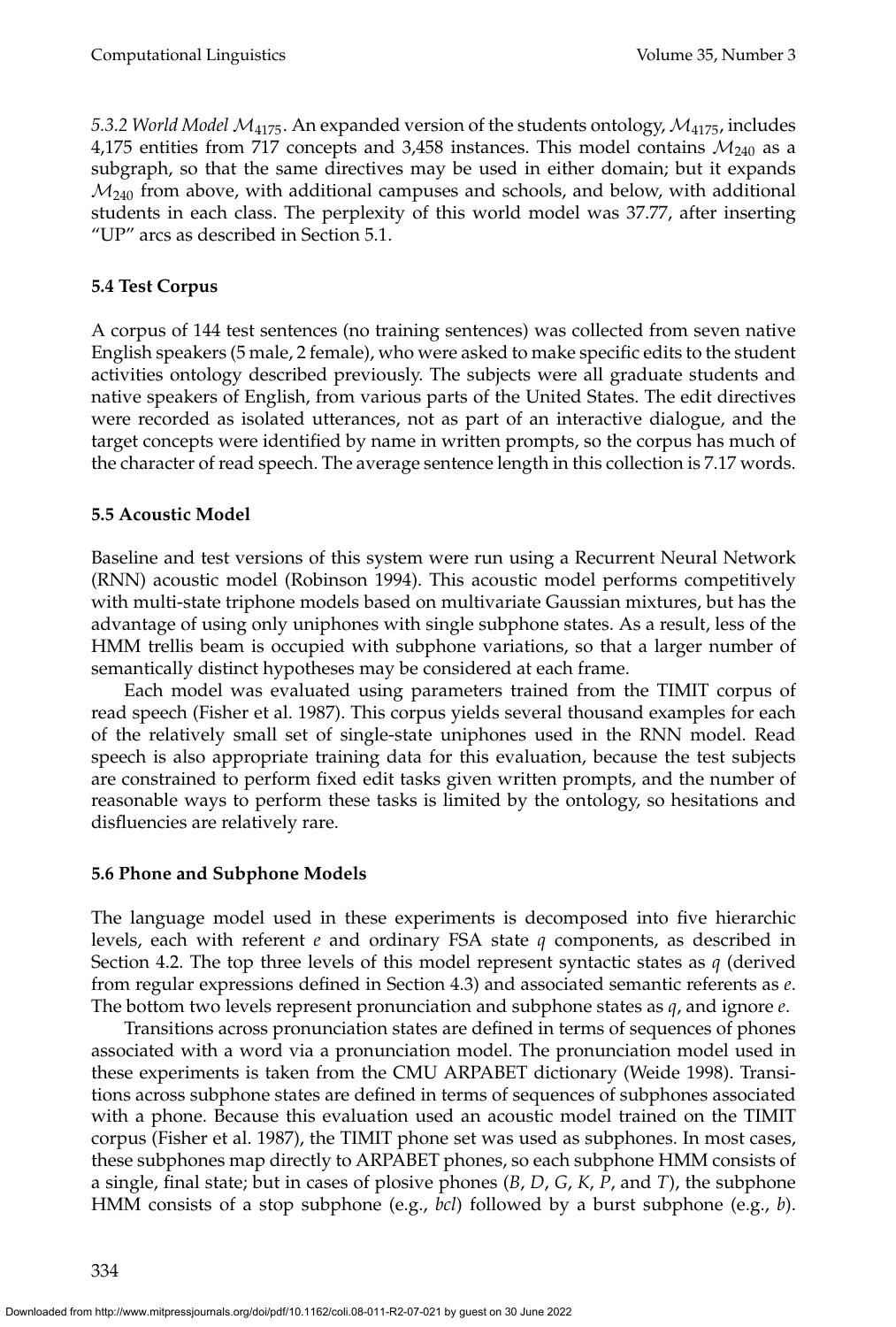Referents are ignored in both the phone and subphone models, and therefore do not need to be calculated.

State transitions within the phone level  $P_{\Theta_{Pron-Trans}}(q_{\sigma,t}^4 \, | \, q_{\sigma,t-1}^4)$  deterministically advance along a sequence of phones in a pronunciation; and initial phone sequences depend on words in higher-level syntactic states  $q_{\sigma,t}^3$  via a pronunciation model  $\Theta_{Pron-Init}$ :

$$
\mathsf{P}_{\Theta_{\text{RSLM-}\sigma}}(\sigma_t^4 \mid \rho_t^5 \rho_t^4 \sigma_{t-1}^4 \sigma_t^3) \stackrel{\text{def}}{=} \begin{cases} \text{if } f_{0,t}^5 = 0, f_{0,t}^4 = 0 : [q_{0,t}^4 = q_{0,t-1}^4] \\ \text{if } f_{0,t}^5 = 1, f_{0,t}^4 = 0 : \mathsf{P}_{\Theta_{\text{Pron-Tarns}}}(q_{0,t}^4 \mid q_{0,t-1}^4) \\ \text{if } f_{0,t}^5 = 1, f_{0,t}^4 = 1 : \mathsf{P}_{\Theta_{\text{Pron-lriti}}}(q_{0,t}^4 \mid q_{0,t}^3) \end{cases} \tag{26}
$$

The student activities domain was developed with no synonymy—only one word describes each semantic relation. Alternate pronunciations are modeled using a uniform distribution over all listed pronunciations.

Initialization and transition of subphone sequences depend on the phone at the current time step and the subphone at the previous time step. This model was trained directly using relative frequency estimation on the TIMIT corpus itself:

$$
\mathsf{P}_{\Theta_{\text{RSLM-}\sigma}}(\sigma_t^5 \mid \rho_t^6 \rho_t^5 \sigma_{t-1}^5 \sigma_t^4) \stackrel{\text{def}}{=} \tilde{\mathsf{P}}(q_{\sigma,t}^5 \mid q_{\sigma,t}^4 \, q_{\sigma,t-1}^5) \tag{27}
$$

## **5.7 Syntax and Reference Models**

The three upper levels of the HHMM comprise the syntactic and referential portion of the language model. Concept error rate tests were performed on three baseline and test versions of this portion of the language model, using the same acoustic, phone, and subphone models, as described in Sections 5.5 and 5.6.

*5.7.1 Language Model* Θ*LM-Sem.* First, the syntactic and referential portion of the language model was implemented as described in Section 4.2. A subset of the regular expression grammar appears in Figure 9. Any nondeterminism resulting from disjunction or Kleene-star repetition in the regular expressions was handled in  $\Theta_{\text{syn-Trans}}$  using uniform distributions over all available following states. Distributions over regular expression expansions in  $\Theta_{\text{Syn-lnit}}$  were uniform over all available expansions. Distributions over labels in  $\Theta_{\text{Ref-Init}}$  were also uniform over all labels departing the entity referent condition that were compatible with the FSA state category generated by  $\Theta_{\text{Syn-Init}}$ .

| $S \rightarrow set$ PNpath to PNpath;    | $l_{\rho} =$ SetTo          |
|------------------------------------------|-----------------------------|
| PNpath $\rightarrow$ PNup $($ PN $)^{*}$ |                             |
| PNup $\rightarrow$ homeroom two;         | $l_{\sigma}$ = UP-HOMEROOM2 |
| $PN \rightarrow clark;$                  | $l_{\sigma}$ = CLARK        |
| $PMup \rightarrow sports;$               | $l_{\sigma}$ = UP-Sports    |
| $PN \rightarrow football;$               | $l_{\sigma}$ = Football     |
| $PN \rightarrow$ captain;                | $l_{\sigma} =$ Captain      |

## **Figure 9**

Sample grammar for student activities domain. Relations  $l_{\sigma}$ ,  $l_{\rho}$  = IDENTITY unless otherwise specified.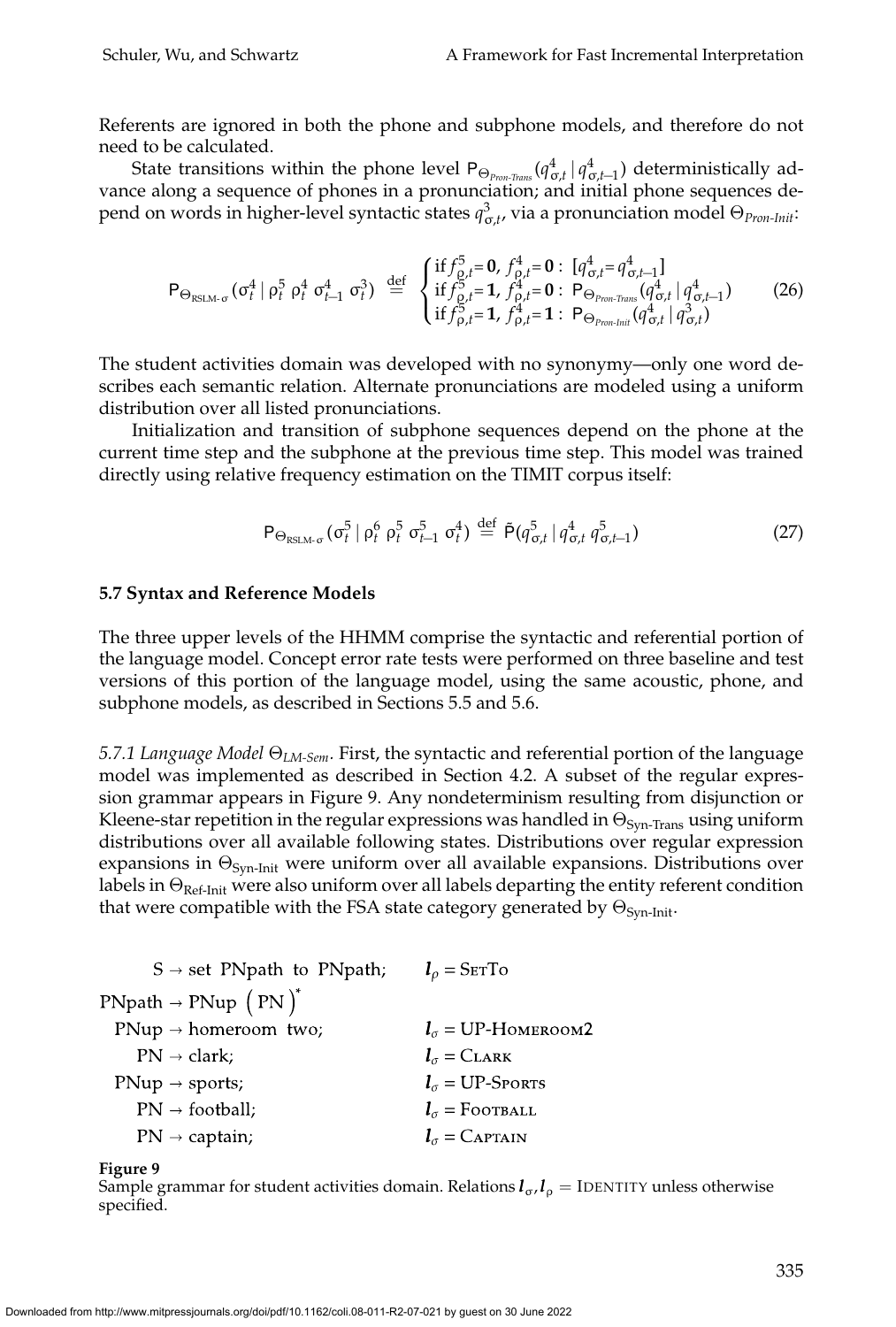*5.7.2 Language Model* Θ*LM-NoSem.* Second, in order to evaluate the contribution of referential semantics to recognition, a baseline version of the model was tested with all relations defined to be equivalent to NIL, returning  $e<sub>T</sub>$  at each depth and time step, with all relation labels reachable in  $M$  from  $e_T$ . This has the effect of eliminating all semantic constraints from the recognizer, while preserving the relation labels of the original model as a resource from which to calculate concept error rate. The decoding equations and grammar in Model  $\Theta_{LM\text{-}NoSem}$  are therefore the same as in Model  $\Theta_{LM\text{-}Sem}$ ; only the domain of possible referents is restricted.

Again, distributions over state transitions, expansions, and outgoing labels in  $\Theta_{Syn\text{-Trans}}$ ,  $\Theta_{Syn\text{-Init}}$ , and  $\Theta_{Ref\text{-Init}}$  are uniform over all available options.

*5.7.3 Language Model* Θ*LM-Trigram.* Finally, the referential semantic language model (Language Model  $\Theta_{LM-Sem}$ ) was compiled into a word trigram model, in order to test how well the model would function as a pre-process to a conventional trigram-based speech recognizer. This was done by iterating over all possible sequences of hidden state transitions starting from every possible configuration of referents and FSA states on a stack of depth *D* (where  $D = 3$ ):

$$
h_t = \langle w_{t-1}, w_t \rangle \tag{28}
$$

$$
P(h_t | h_{t-1}) = P(w_{t-1} | w_t | w_{t-2} w_{t-1}) = P(w_t | w_{t-2} w_{t-1})
$$
\n(29)

$$
\stackrel{\text{def}}{=} \sum_{\sigma_{t-2..t}} \sum_{w_{t-2},w_{t-1}} \Pr_{\Theta_{\text{Uniform}}}(\sigma_{t-2}) \cdot [w_{t-2} = W(q_{\sigma,t-2}^{1..D})] \tag{30}
$$
\n
$$
\Pr_{\Theta_{\text{LM-Sem}}}(\sigma_{t-1} \mid \sigma_{t-2}) \cdot [w_{t-1} = W(q_{\sigma,t-1}^{1..D})] \tag{30}
$$

First, every valid combination of syntactic categories was calculated in a depthfirst search using  $\Theta_{LM\text{-}NoSem}$ . Then every combination of three referents from  $\mathcal{M}_{240}$  was hypothesized as a possible referent configuration. A complete set of possible initial values for  $\sigma_{t-2}$  was then filled with combinations from the set of syntactic category configuration crossed with the set of referent configurations. From each possible  $\sigma_{t-2}$ , ΘLM-Sem was consulted to give a distribution over σ*t*−<sup>1</sup> (assuming a word-level transition occurs, with  $f_{\rho,t-1}^4$  = 1), and then again from each possible configuration of  $\sigma_{t-1}$  to give a distribution over  $\sigma_t$  (again assuming a word-level transition). The product of these transition probabilities was then calculated and added to a trigram count, based on the words  $w_{t-2}$ ,  $w_{t-1}$ , and  $w_t$  occurring in  $\sigma_{t-2}$ ,  $\sigma_{t-1}$ , and  $\sigma_t$ . These trigram counts were then normalized over  $w_{t-2}$  and  $w_{t-1}$  to give P( $w_t | w_{t-2} w_{t-1}$ ).

## **5.8 Results**

The following results report Concept Error Rate (CER), as the sum of the percentages of insertions, deletions, and substitutions required to transform the most likely sequence of relation labels hypothesized by the system into the hand-annotated transcript, expressed as a percentage of the total number of labels in the hand-annotated transcript. Because there are few semantically unconstrained function words in this domain, this is essentially word error rate, with a few multi-word labels (e.g., *first chair, homeroom two*) concatenated together.

*5.8.1 Language Model* Θ*LM-Sem and World Model* M240. Results using Language Model  $\Theta_{LM\text{-sem}}$  with the 240-entity world model ( $\mathcal{M}_{240}$ ) show an overall 17.1% CER (Table 2).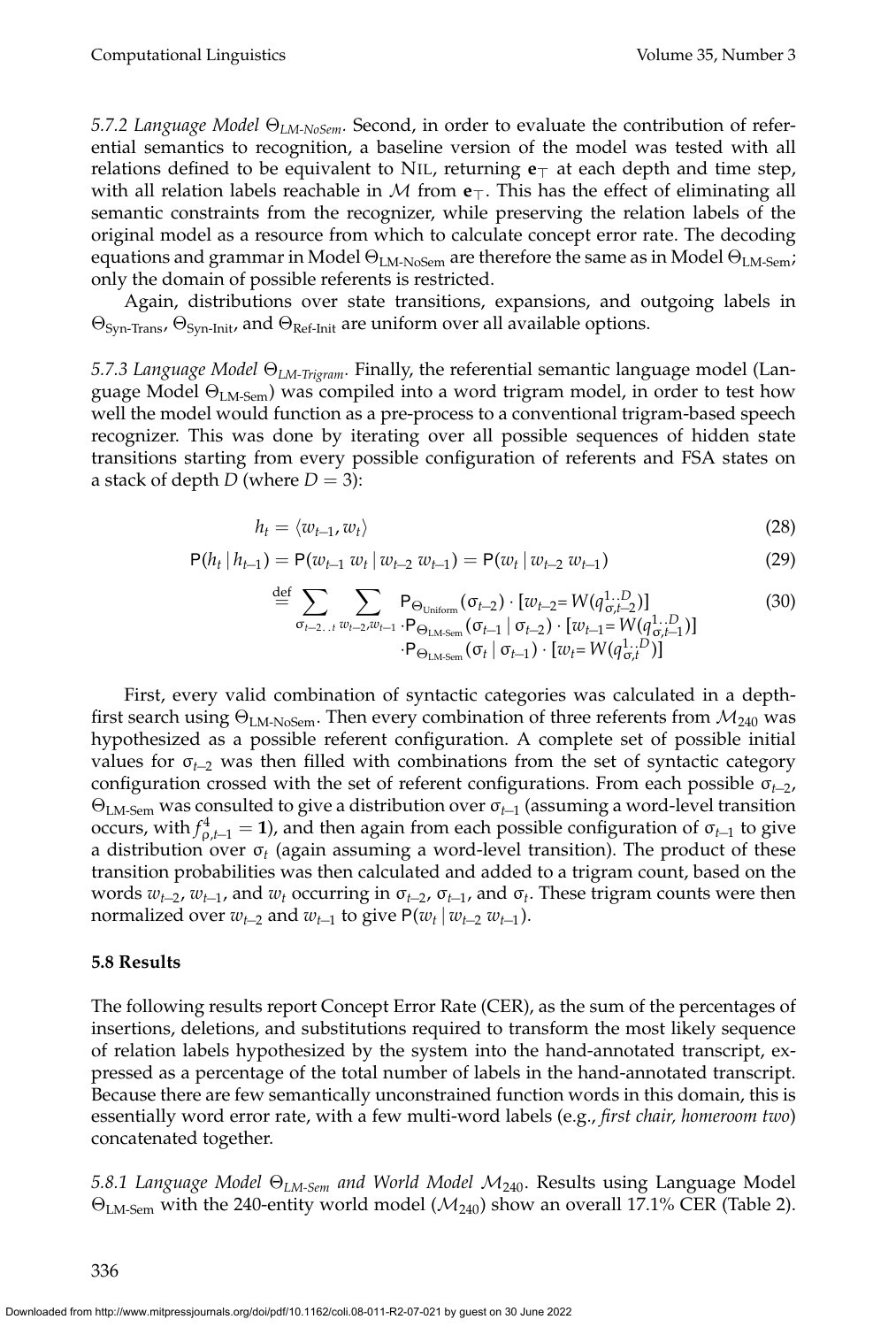| subject        |      | % correct % substitute % delete |     | $\%$ insert | CER % |
|----------------|------|---------------------------------|-----|-------------|-------|
| $\theta$       | 83.8 | 14.1                            | 2.1 | 2.8         | 19.0  |
| 1              | 73.2 | 20.3                            | 6.5 | 5.8         | 32.7  |
| 2              | 90.2 | 7.8                             | 2.0 | 0.7         | 10.5  |
| 3              | 88.1 | 9.3                             | 2.7 | 0.7         | 12.6  |
| $\overline{4}$ | 88.4 | 10.3                            | 1.4 | 3.4         | 15.1  |
| 5              | 90.8 | 8.5                             | 0.7 | 7.0         | 16.2  |
| 6              | 90.6 | 8.6                             | 0.7 | 3.6         | 12.9  |
| all            | 86.4 | 11.3                            | 2.3 | 3.4         | 17.1  |

| Table 2                                                                                    |  |
|--------------------------------------------------------------------------------------------|--|
| Per-subject results for Language Model $\Theta_{LM\text{-sem}}$ with $\mathcal{M}_{240}$ . |  |

**Table 3** Per-subject results for Language Model  $\Theta_{LM\text{-sem}}$  with  $\mathcal{M}_{4175}$ .

| subject        |      | % correct % substitute % delete |     | $\%$ insert | CER $%$ |
|----------------|------|---------------------------------|-----|-------------|---------|
| $\theta$       | 85.2 | 14.1                            | 0.7 | 2.1         | 16.9    |
| 1              | 70.6 | 25.5                            | 3.9 | 7.2         | 36.6    |
| 2              | 86.9 | 9.2                             | 3.9 | 3.9         | 17.0    |
| 3              | 86.8 | 11.3                            | 2.0 | 2.0         | 15.2    |
| $\overline{4}$ | 83.6 | 14.4                            | 2.1 | 6.9         | 23.3    |
| 5              | 89.4 | 9.9                             | 0.7 | 3.5         | 14.1    |
| 6              | 89.9 | 9.4                             | 0.7 | 5.0         | 15.1    |
| all            | 84.5 | 13.5                            | 2.1 | 4.4         | 19.9    |

Here the size of the vocabulary was roughly equal to the number of referents in the world model. The sentence error rate for this experiment was 59.44%.

*5.8.2 Language Model* Θ*LM-Sem and World Model* M4175. With the number of entities (and words) increased to 4,175 ( $\mathcal{M}_{4175}$ ), the CER increases slightly to 19.9% (Table 3). Here again, the size of the vocabulary was roughly equal to the number of referents in the world model. The sentence error rate for this experiment was 62.24%. Here, the use of a world model (Language Model  $\Theta_{LM\text{-sem}}$ ) with no linguistic training data is comparable to that reported for other large-vocabulary systems (Seneff et al. 2004; Lemon and Gruenstein 2004), which were trained on sample sentences.

*5.8.3 Language Model* Θ*LM-NoSem with no World Model.* In comparison, a baseline using only the grammar and vocabulary from the students domain  $M_{240}$  without any world model information and no linguistic training data (Language Model  $\Theta_{LM\text{-}NoSem}$ ) scores 43.5% (Table 4). $9$  The sentence error rate for this experiment was 93.01%.

Ignoring the world model significantly raises error rates compared to Model  $\Theta_{LM\text{-Sem}}$  (*p* < 0.01 using pairwise t-test against Language model  $\Theta_{LM\text{-Sem}}$  with  $\mathcal{M}_{240}$ , grouping scores by subject), suggesting that syntactic constraints are poor predictors of

<sup>9</sup> Ordinarily a syntactic model would be interpolated with word *n*-gram probabilities derived from corpus training, but in the absence of training sentences these statistics cannot be included.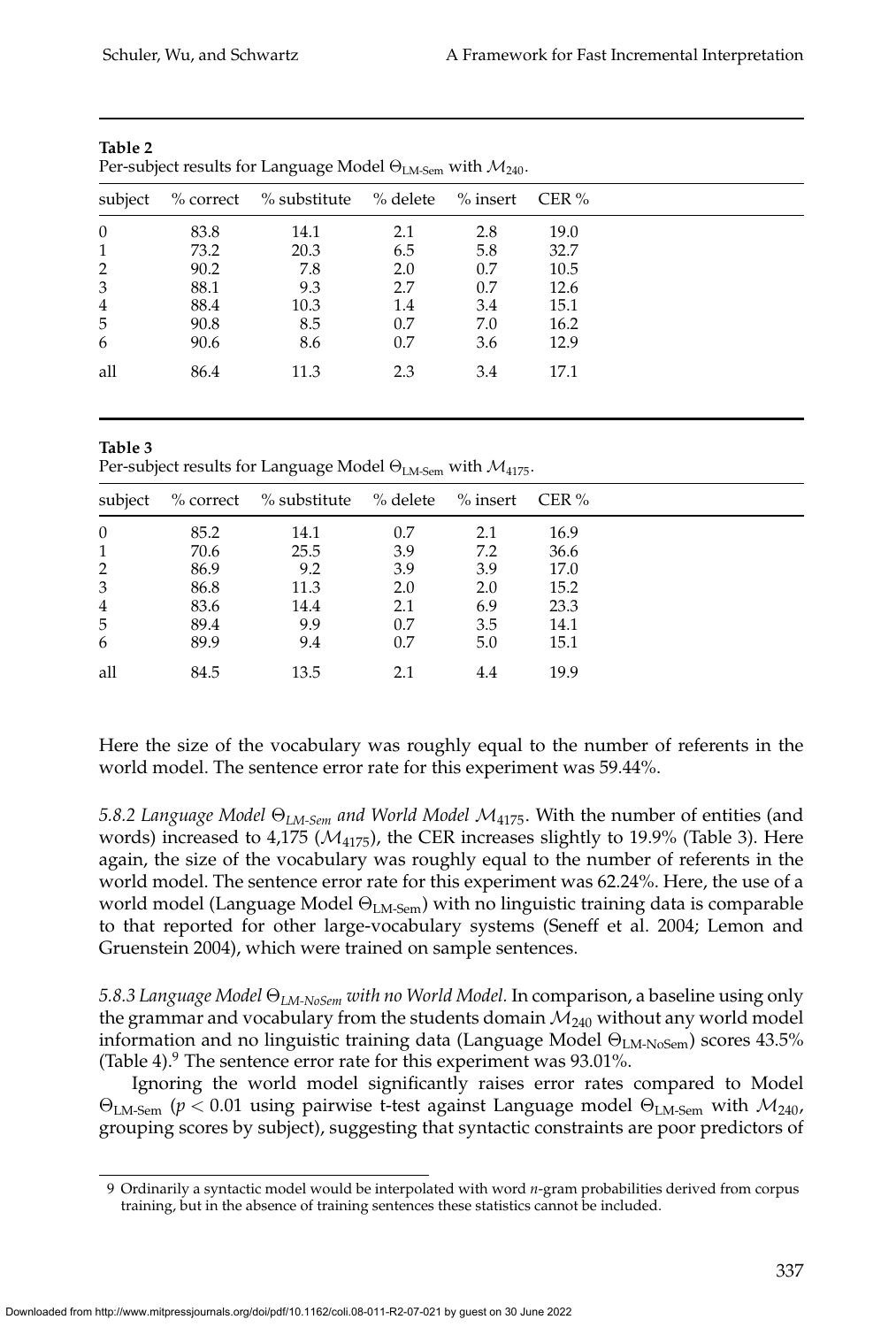|                |              | $\cdot$<br>$\cdot$    | <b>LIVE NUCLE</b> |                    |      |  |
|----------------|--------------|-----------------------|-------------------|--------------------|------|--|
| subject        | $\%$ correct | % substitute % delete |                   | $%$ insert CER $%$ |      |  |
| $\theta$       | 57.0         | 35.9                  | 7.0               | 12.7               | 55.6 |  |
| 1              | 49.0         | 41.2                  | 9.8               | 13.7               | 64.7 |  |
| 2              | 71.9         | 18.3                  | 9.8               | 6.5                | 34.6 |  |
| 3              | 69.5         | 26.5                  | 4.0               | 9.3                | 39.7 |  |
| $\overline{4}$ | 67.8         | 28.8                  | 3.4               | 13.7               | 45.9 |  |
| 5              | 79.6         | 19.0                  | 1.4               | 7.0                | 27.5 |  |
| 6              | 75.5         | 22.3                  | 2.2               | 10.8               | 35.3 |  |
| all            | 67.1         | 27.5                  | 5.5               | 10.5               | 43.5 |  |

| Table 4 |                                                   |  |
|---------|---------------------------------------------------|--|
|         | Per-subject results for Language Model OLM-NoSem. |  |

concepts without considering reference. But this is not surprising: because the grammar by itself does not constrain the set of ontology labels that can be used to construct a path, the perplexity of this model is 240 (reflecting a uniform distribution over nearly the entire lexicon), whereas the perplexity of  $M_{240}$  is only 16.79.

*5.8.4 Language Model* Θ*LM-Trigram and World Model* M240. In order to test how well the model would function as a pre-process to a conventional trigram-based speech recognizer, the referential semantic language model (Language Model  $\Theta_{LM-Sem}$ ) was compiled into a word trigram model. This word trigram language model (Language Model  $\Theta_{LM-Trieram}$ ), compiled from the referential semantic model (in the 240-entity domain), shows a concept error rate of 26.6% on the students experiment (Table 5). The sentence error rate for this experiment was 66.43%.

Using trigram context (Language Model ΘLM-Trigram) similarly shows statistically significant increases in error over Language Model  $\Theta_{LM\text{-sem}}$  with  $\mathcal{M}_{240}$  ( $p = 0.01$  using pairwise t-test, grouping scores by subject), showing that referential context is also more predictive than word *n*-grams derived from referential context. Moreover, the compilation to trigrams required to build Language Model  $\Theta_{LM-Trigram}$  is expensive (requiring several hours of pre-processing) because it must consider all combinations of entities in the world model. This would make the pre-compiled model impractical in mutable domains.

| $\frac{1}{1}$ er-subject results for Language Moder $\cup_{LM\text{-}lrigram}$ with $\mathcal{W}(240)$ . |      |                                 |      |             |         |  |  |  |
|----------------------------------------------------------------------------------------------------------|------|---------------------------------|------|-------------|---------|--|--|--|
| subject                                                                                                  |      | % correct % substitute % delete |      | $\%$ insert | CER $%$ |  |  |  |
| $\theta$                                                                                                 | 76.1 | 19.0                            | 4.9  | 5.6         | 29.6    |  |  |  |
| 1                                                                                                        | 56.9 | 24.8                            | 18.3 | 12.4        | 44.4    |  |  |  |
| 2                                                                                                        | 81.7 | 9.2                             | 9.2  | 0.0         | 18.3    |  |  |  |
| 3                                                                                                        | 83.4 | 13.9                            | 2.7  | 2.0         | 18.5    |  |  |  |
| $\overline{4}$                                                                                           | 79.5 | 13.0                            | 7.5  | 11.0        | 31.5    |  |  |  |
| 5                                                                                                        | 86.6 | 10.6                            | 2.8  | 0.7         | 14.1    |  |  |  |
| 6                                                                                                        | 83.5 | 14.4                            | 2.2  | 0.7         | 17.3    |  |  |  |
| all                                                                                                      | 78.1 | 15.0                            | 6.9  | 4.7         | 26.6    |  |  |  |

| Table 5                                                                                        |  |  |
|------------------------------------------------------------------------------------------------|--|--|
| Per-subject results for Language Model $\Theta_{LM\text{-Trigram}}$ with $\mathcal{M}_{240}$ . |  |  |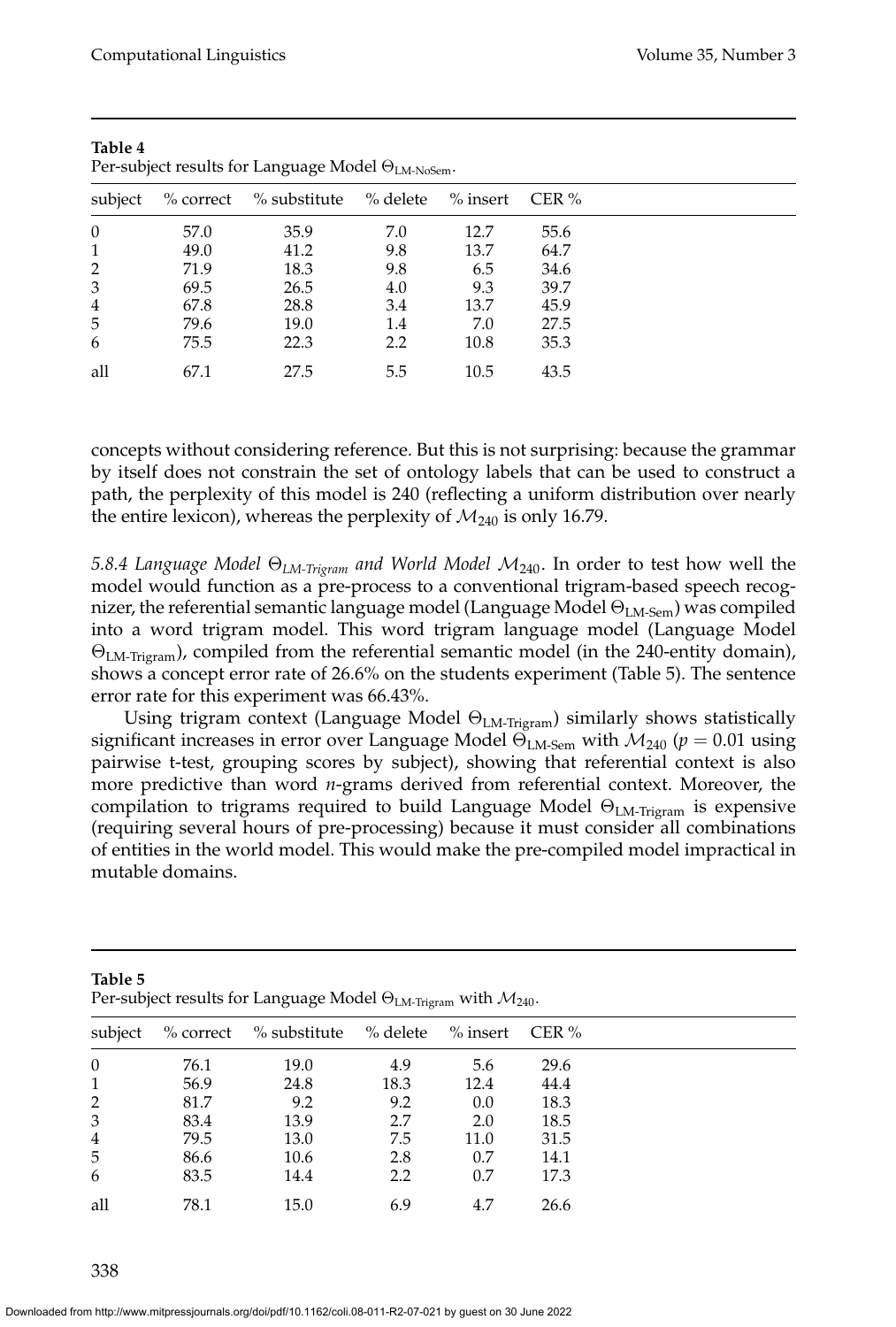| experiment                                         |      | correct substitute delete |     | insert CER |      |
|----------------------------------------------------|------|---------------------------|-----|------------|------|
| $\Theta_{\text{LM-Sem}}$ , $\mathcal{M}_{240}$     | 86.4 | 11.3                      | 2.3 | 3.4        | 17.1 |
| $\Theta_{\text{LM-Sem}}$ , $\mathcal{M}_{4175}$    | 84.5 | 13.5                      | 2.1 | 4.4        | 19.9 |
| $\Theta_{LM\text{-}NoSem}$                         | 67.1 | 27.5                      | 5.5 | 10.5       | 43.5 |
| $\Theta_{\text{LM-Trigram}}$ , $\mathcal{M}_{240}$ | 78.1 | 15.0                      | 6.9 | 4.7        | 26.6 |

## **Table 6** Experimental results with four model configurations.

*5.8.5 Summary of Results.* Results in Table 6 summarize the results of the four experiments.

Some of the erroneously hypothesized directives in this domain described implausible edits: for example, making one student a subset of another student. Domain information or meta-data could eliminate some of these kinds of errors, but in contentcreation applications it is not always possible to provide this information in advance; and given the subtle nature of the effect of this information on recognition, it is not clear that users would want to manage it themselves, or allow it to be automatically induced without supervision.<sup>10</sup> In any case, the comparison described in this section to a nonsemantic model  $\Theta_{LM\text{-}NoSem}$  suggests that the world model by itself is able to apply useful constraints in the absence of domain knowledge. This suggests that, in an interpolated approach, direct world model information may relieve some of the burden on authored or induced domain knowledge to perform robustly, so that this domain knowledge may be authored more sparsely or induced more conservatively than it otherwise might.

All evaluations ran in real time on a 4-processor dual-core 2.6GHz server, with a beam width of 1,000 hypotheses per frame. Differences in runtime performance were minimal, even between the simple trigram model and HHMM-based referential semantic language models. This was due to two factors:

- 1. All recognizers were run with the same beam width. Although it might be possible to narrow the beam width to produce faster than real-time performance for some models, widening the beam beyond 1,000 did not return significant reductions in CER in the experiments described herein.
- 2. The implementation of the Viterbi decoder used in these experiments was optimized to skip combinations of joint variable values that would result in zero probability transitions (which is a reasonable optimization for any factored time-series model), significantly decreasing runtime for HHMM recognition.

*5.8.6 Statistical Significance vs. Magnitude of Gain.* The experiments described in this article show a statistically significant increase in accuracy due to the incorporation of referential semantic information into speech decoding. But these results should not be interpreted to demonstrate any particular *magnitude* of error reduction (as might be claimed for the introduction of head words into parsing models, for example).

<sup>10</sup> Ehlen et al. (2008) provide an example of a user interface for managing imperfect automatically-induced information about taskassignments from meeting transcripts, which is much more concrete than the kind of domain knowledge inference considered here.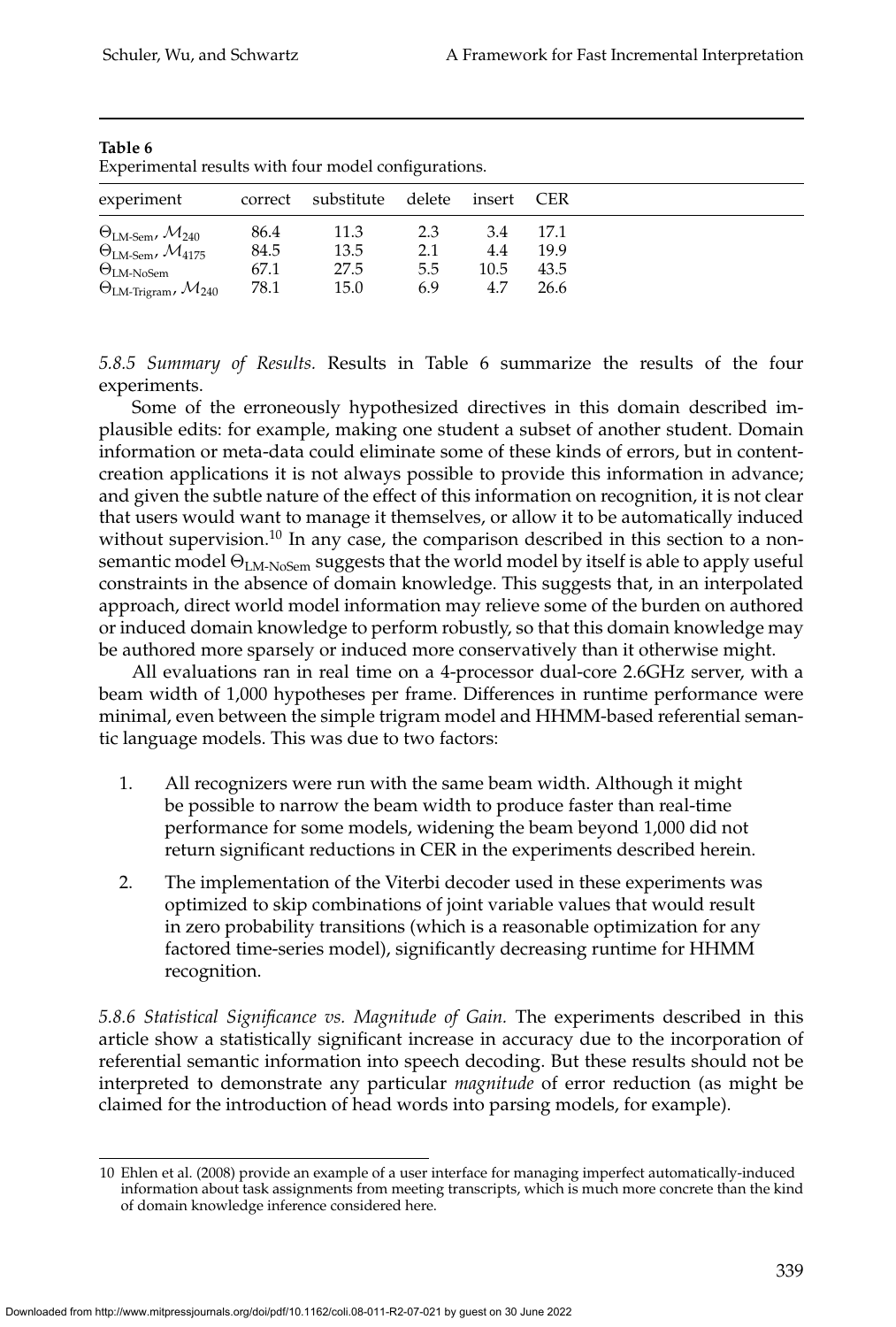First, this is because the acoustic model used in these experiments was trained on a relatively small corpus (6,000 utterances), which introduces the possibility that the acoustic model was under-trained. As a result, the error rates for both baseline and test systems may be greater here than if a larger training corpus had been used, so the performance gain due to the introduction of referential semantics may be overstated.

Second, these experiments were designed with relatively strong referential constraints (a tree-like ontology, with a perplexity of about 17 for  $\mathcal{M}_{240}$ ) and relatively weak syntactic constraints (allowing virtually any sequence of relation labels, with a much higher perplexity of about 240), in order to highlight differences due to referential semantics. In general use, recognition accuracy gains due to the incorporation of referential semantic information will depend crucially on the relative perplexity of the referential constraints combined with syntactic constraints, compared to that of syntactic constraints alone. This paper has argued that in content-creation applications this difference can be manipulated and exploited—in fact, by reorganizing folders into a binary branching tree (with perplexity 2), a user could achieve nearly perfect speech recognition—but in applications involving fixed ontologies and purely hypothetical directives, as in database query applications, gains may be minimal or nonexistant.

## **6. Conclusion and Future Work**

This article has described a referential semantic language model that achieves recognition accuracy favorably comparable to a pre-compiled trigram baseline in user-defined domains with no available domain-specific training corpora, through the use of explicit hypothesized semantic referents. This architecture requires that the interfaced application make available a queryable world model, but the combined phonological, syntactic, and referential semantic decoding process ensures the world model is only queried when necessary, allowing accurate real time performance even in large domains containing several thousand entities.

The framework described in this article is defined over first-order sets (of individuals), making transition functions over referents equivalent to expressions in first-order logic. This framework can be extended to model other kinds of references (e.g., to time intervals or events) by casting them as individuals (Hobbs 1985).

The system as defined herein also has some ability to recognize referents constrained by quantifiers: for example, *the directory containing two files.* Because its referents are reified sets, the system can naturally model relations that are sensitive to cardinality (self-transitioning if the set has *N* or greater individuals, transitioning to **e**<sup>⊥</sup> otherwise). But a dynamic view of the referential semantics of nested quantifiers requires referents to be indexed to particular iterations of quantifiers at higher levels of nesting in the HHMM hierarchy (corresponding to higher-scoping quantifiers). Extending the system to dynamically interpret nested quantifiers therefore requires that all semantic operations preserve an "iteration context" of nested outer-quantified individuals for each inner-quantified individual. This is left for future work.

Some analyses of phenomena like intensional or non-inherent adjectives—for example, *toy* in *toy guns,* which are not actually guns; or *old* in *old friends,* who are not necessarily elderly (Peters and Peters 2000)—involve referents corresponding to second-order sets (this allows these adjectives to be composed before being applied to a noun: *old but casual friend*). Unfortunately, extending the framework described in this article to use a similarly explicit representation of second- or higher-order sets would be impractical. Not only would the number of possible second- or higher-order sets be exponentially larger than the number of possible first-order sets (which is already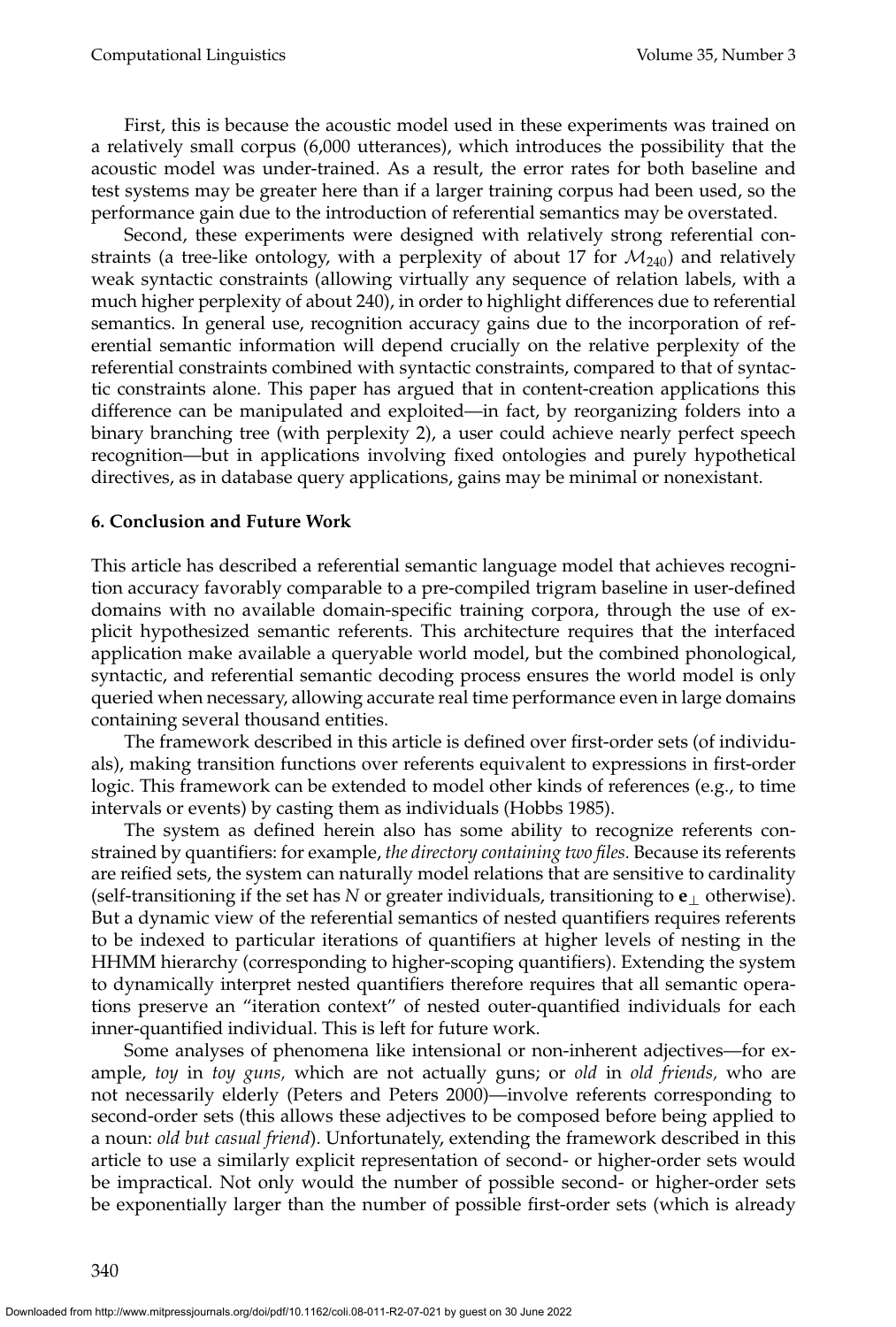exponential on the number of individuals), but the length of the description of each referent itself would be exponential on the number of individuals (whereas the list of individuals describing a first-order referent is merely linear).

The definition of semantic interpretation as a transition function does support interesting extensions to hypothetical reasoning and planning beyond the standard closed-world model-theoretic framework, however. Recall the sentence *go to the package data directory and hide the executable files,* or equivalently, *in the package data directory, hide the executable files,* exemplifying the continuous context-sensitivity of the referential semantic language model. Here, the system focuses on the contents of this directory because a sequence of transitions resulting from the combined phonological, syntactic, and referential semantic context of the sentence led it to this state. One may characterize the referential semantic transitions leading to this state as a hypothetical sequence of *change directory* actions moving the active directory of the interface to this directory (for the purpose of understanding the consequences of the first part of this directive). The hypothesized context of this directory is then a *world state* or *planning state* resulting from these actions. Thus characterized, the referential semantic decoder is performing a kind of statistical plan recognition (Blaylock and Allen 2005). By viewing referents as world states, or as having world-state components, it would then be possible to use logical conclusions of other types of actions as implicit constraints—e.g., *unpack the tar file and hide the executable [which will result from this unpacking]*—without adding extra functionality to the recognizer implementation. Similarly, referents for hypothetical objects like the noun phrase *a tar file* in the directive *create a tar file,* are not part of the world model when the user describes them.

Recognizing references to these hypothetical states and objects requires a capacity to dynamically generate referents not in the current world model. The domain of referents in this extended system is therefore unbounded. Fortunately, as mentioned in Section 5.2, the number of referents that can be generated *at each time step* is still bounded by a constant, equal to the recognizer's beam width multiplied by the number of traversable relation labels. This means that distributions over outgoing relation labels are still well-defined for each referential state. The only difference is that, when modeling hypothetical referents, these distributions must be calculated dynamically.

Finally, this article has primarily focused on connecting an explicit representation of referential semantics to speech recognition decisions. Ordinarily this is thought of as being mediated by syntax, which is covered in this article only through a relatively simple framework of bounded recursive HHMM state transitions. However, the bounded HHMM representation used in this paper has been applied (without semantics) to rich syntactic parsing as well, using a transformed grammar to minimize stack usage to cases of center-expansion (Schuler et al. 2008). Coverage experiments with this transformed grammar demonstrated that over 97% of the large syntactically annotated Penn Treebank(Marcus, Santorini, and Marcinkiewicz 1994) could be parsed using only three elements of stack memory, with four elements giving over 99% coverage. This suggests that the relatively tight bounds on recursion described in this paper might be expressively adequate if syntactic states are defined using this kind of transform.

This transform model (again, without semantics) was then further applied to parsing speech repairs, in which speakers repeat or edit mistakes in their directives: for example, *select the red, uh, the blue folder* (Miller and Schuler 2008). The resulting system models incomplete disfluent constituents using transitions associated with ordinary fluent speech until the repair point (the *uh* in the example), then processes the speech repair using only a small number of learned repair reductions. Coverage results for the same transform model on the Penn Treebank Switchboard Corpus of transcribed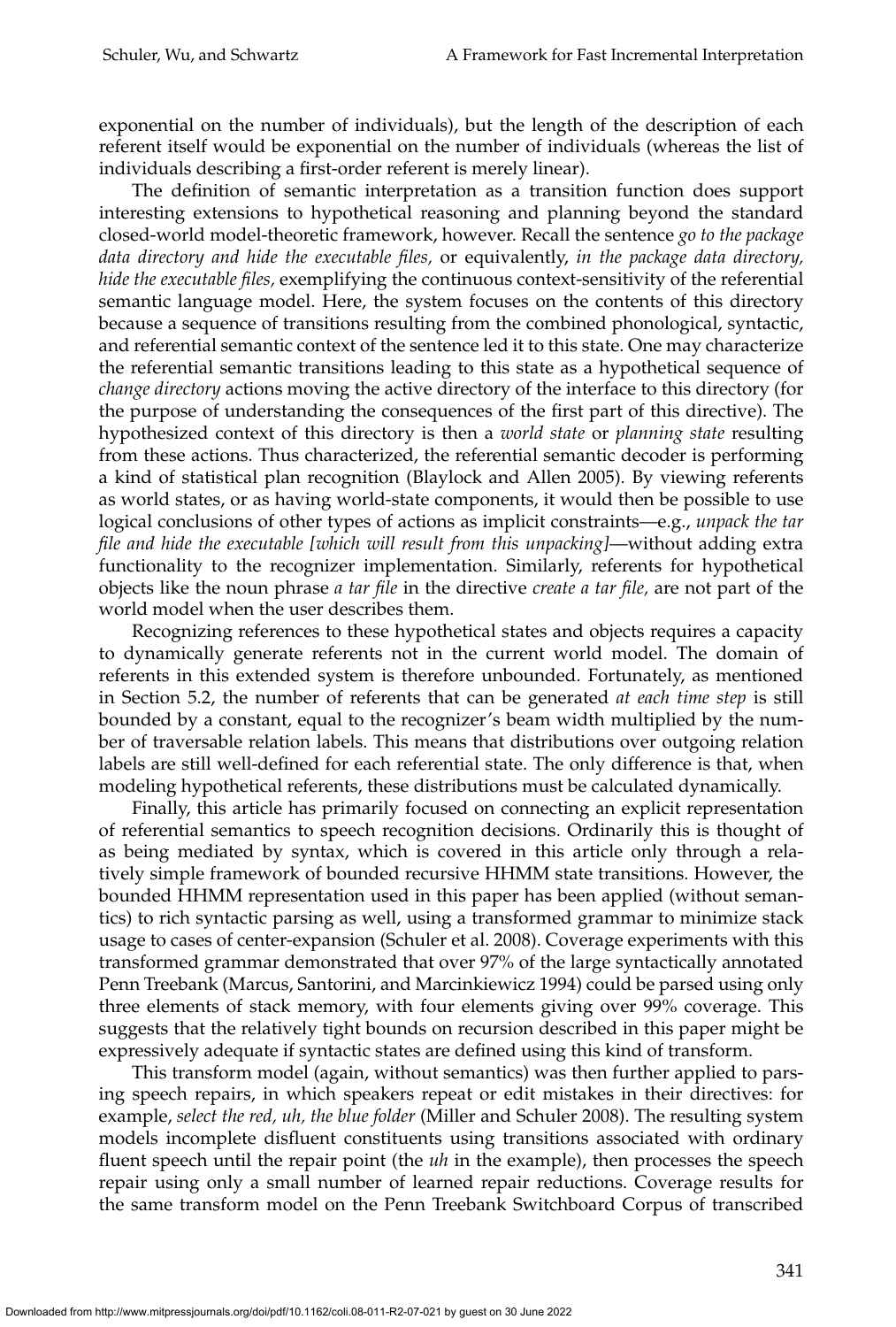spontaneous speech showed a similar three- to four-element memory requirement. If this HHMM speech repair model were combined with the HHMM model of referential semantics described in this article, referents associated with ultimately disfluent constituents could similarly be recognized using referential transitions associated with ordinary fluent speech until the repair point, then reduced using a repair rule that discards the referent. These results suggest that an HHMM-based semantic framework such as the one described in this article may be psycholinguistically plausible.

# **Acknowledgments**

The authors would like to thank the anonymous reviewers for their input. This research was supported by National Science Foundation CAREER/PECASE award 0447685. The views expressed are not necessarily endorsed by the sponsors.

# **References**

- Aist, Gregory, James Allen, Ellen Campana, Carlos Gallo, Scott Stoness, Mary Swift, and Michael Tanenhaus. 2007. Incremental understanding in human–computer dialogue and experimental evidence for advantages over nonincremental methods. In *Proceedings of DECALOG*, pages 149–154, Trento.
- Baker, James. 1975. The Dragon system: an overivew. *IEEE Transactions on Acoustics, Speech and Signal Processing*, 23(1):24–29.
- Bilmes, Jeff and Chris Bartels. 2005. Graphical model architectures for speech recognition. *IEEE Signal Processing Magazine*, 22(5):89–100.
- Blaylock, Nate and James Allen. 2005. Recognizing instantiated goals using statistical methods. In *IJCAI Workshop on Modeling Others from Observations (MOO-2005)*, pages 79–86, Edinburgh.
- Bos, Johan. 1996. Predicate logic unplugged. In *Proceedings of the 10th Amsterdam Colloquium*, pages 133–143, Amsterdam.
- Brachman, Ronald J. and James G. Schmolze. 1985. An overview of the kl-one knowledge representation system. *Cognitive Science*, 9(2):171–216.
- Brown-Schmidt, Sarah, Ellen Campana, and Michael K. Tanenhaus. 2002. Reference resolution in the wild: Online circumscription of referential domains in a natural interactive problem-solving task. In *Proceedings of the 24th Annual Meeting of the Cognitive Science Society*, pages 148–153, Fairfax, VA.
- Church, Alonzo. 1940. A formulation of the simple theory of types. *Journal of Symbolic Logic*, 5(2):56–68.
- Dale, Robert and Nicholas Haddock. 1991. Content determination in the generation of

referring expressions. *Computational Intelligence*, 7(4):252–265.

- DeVault, David and Matthew Stone. 2003. Domain inference in incremental interpretation. In *Proceedings of ICoS*, pages 73–87, Nancy.
- Ehlen, Patrick, Matthew Purver, John Niekrasz, Stanley Peters, and Kari Lee. 2008. Meeting adjourned: Off-line learning interfaces for automatic meeting understanding. In *Proceedings of the International Conference on Intelligent User Interfaces*, pages 276–284, Canary Islands.
- Fisher, William M., Victor Zue, Jared Bernstein, and David S. Pallet. 1987. An acoustic–phonetic data base. *Journal of the Acoustical Society of America*, 81:S92–S93.
- Frege, Gottlob. 1892. Uber sinn und bedeutung. *Zeitschrift fur Philosophie und Philosophischekritik*, 100:25–50.
- Gorniak, Peter and Deb Roy. 2004. Grounded semantic composition for visual scenes. *Journal of Artificial Intelligence Research*, 21:429–470.
- Groenendijk, Jeroen and Martin Stokhof. 1991. Dynamic predicate logic. *Linguistics and Philosophy*, 14:39–100.
- Haddock, Nicholas. 1989. Computational models of incremental semantic interpretation. *Language and Cognitive Processes*, 4:337–368.
- Hobbs, Jerry R. 1985. Ontological promiscuity. In *Proceedings of ACL*, pages 61–69, Chicago, IL.
- Hobbs, Jerry R., Douglas E. Appelt, John Bear, David Israel, Megumi Kameyama, MarkStickel, and Mabry Tyson. 1996. Fastus: A cascaded finite-state transducer for extracting information from natural-language text. In Yves Schabes, editor, *Finite State Devices for Natural Language Processing*. MIT Press, Cambridge, MA, pages 383–406.
- Hobbs, Jerry R., Mark Stickel, Douglas E. Appelt, and Paul Martin. 1993. Interpretation as abduction. *Artificial Intelligence*, 63:69–142.
- Jelinek, Frederick, Lalit R. Bahl, and Robert L. Mercer. 1975. Design of a linguistic